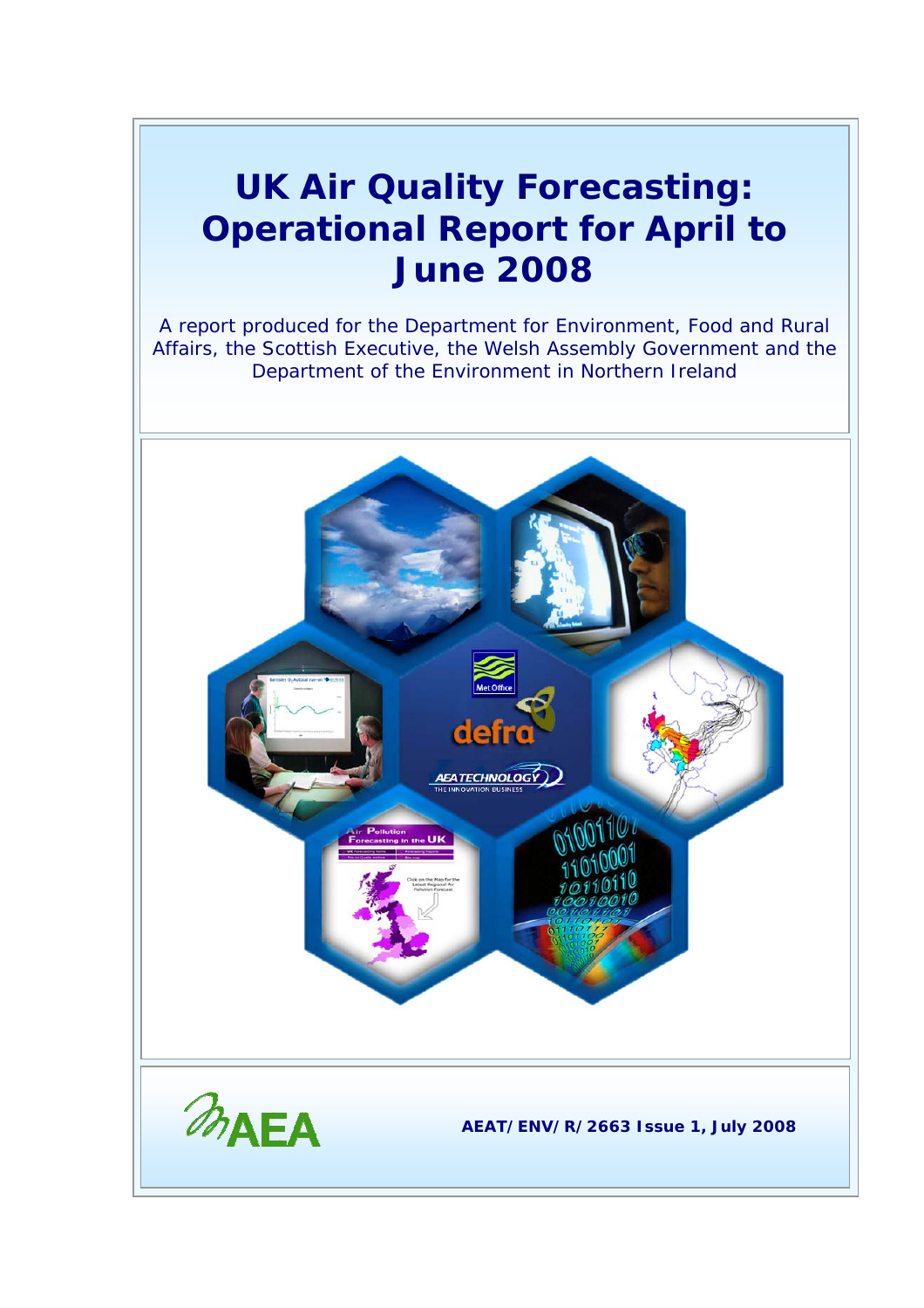## **UK Air Quality Forecasting: Operational Report for April to June 2008**

A report produced for the Department for Environment, Food and Rural Affairs, the Scottish Executive, the Welsh Assembly Government and the Department of the Environment in Northern Ireland

> AEAT/ENV/R/2663 Issue 1 July 2008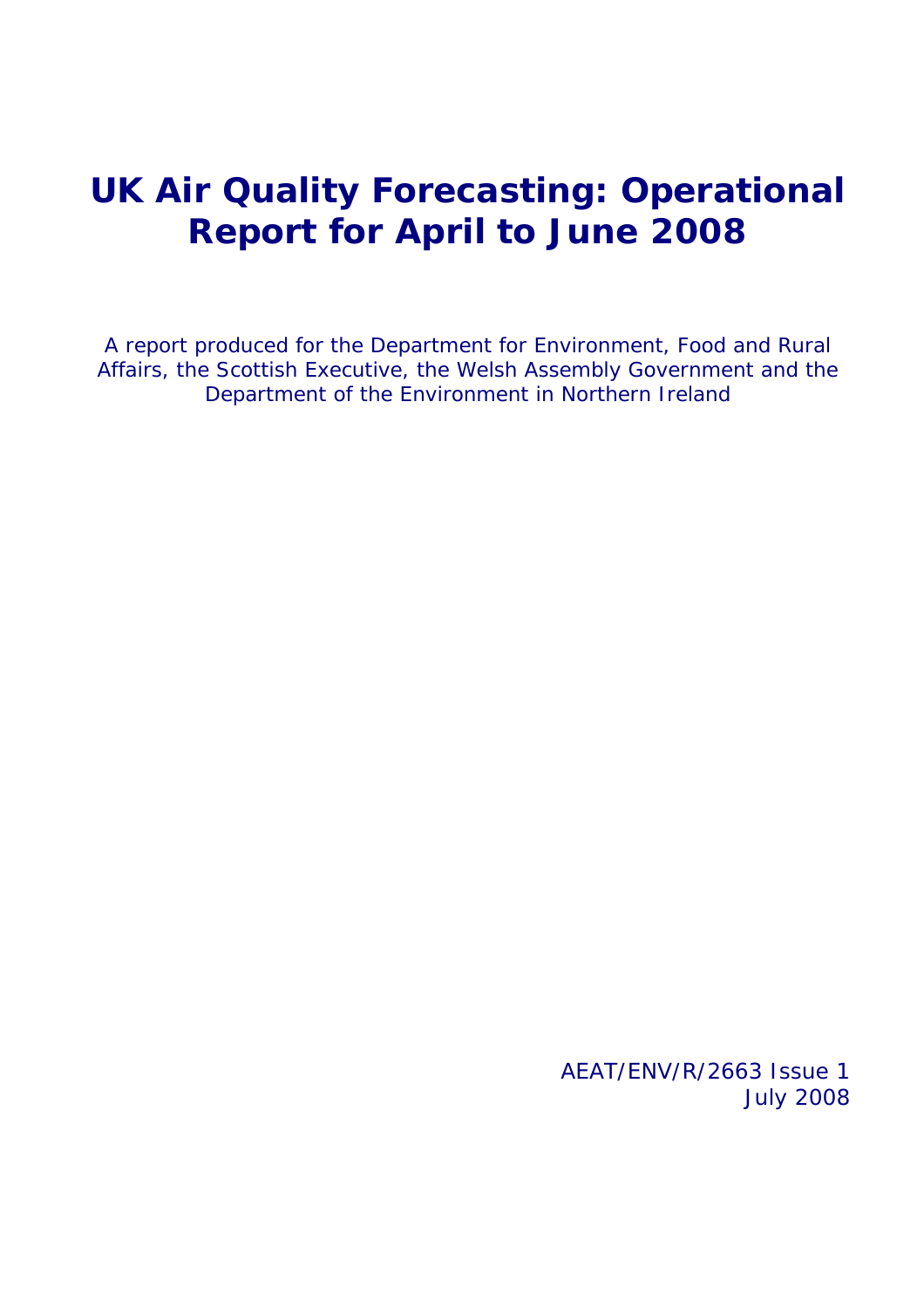| <b>Title</b>                                      | UK Air Quality Forecasting: Operational Report for April to June 2008.                                                                                                                    |
|---------------------------------------------------|-------------------------------------------------------------------------------------------------------------------------------------------------------------------------------------------|
| Customer                                          | Department for Environment Food and Rural Affairs, the Scottish<br>Executive, the Welsh Assembly Government and the Department of the<br>Environment in Northern Ireland                  |
| <b>Customer reference</b>                         | EPG 1/3/179                                                                                                                                                                               |
| Confidentiality,<br>copyright and<br>reproduction | UNRESTRICTED<br>Copyright AEA Technology plc.<br>All rights reserved.<br>Enquiries about copyright and reproduction should be addressed to the<br>Commercial Manager, AEA Technology plc. |
| File reference                                    | ED45099                                                                                                                                                                                   |
| <b>Report number</b>                              | AEAT/ENV/R/2663 Issue 1                                                                                                                                                                   |
| <b>Report status</b>                              | Finalised                                                                                                                                                                                 |

AEA Technology plc AEA Energy & Environment Building 551.11 **Harwell** Didcot Oxfordshire OX11 0QJ UK +44 (0) 870 190 6441 tel. +44 (0) 870 190 6608 fax.

[Andy.cook@aeat.co.uk](mailto:Jaume.targa@aeat.co.uk)

AEA Energy & Environment is an operating division of AEA Technology plc AEA Technology is certificated to BS EN ISO9001:(1994)

|                    | <b>Name</b> | Date       |
|--------------------|-------------|------------|
| Author             | Andy Cook   | 02/07/2008 |
| <b>Reviewed by</b> | Paul Willis | 17/07/2008 |
| Approved by        | Jon Bower   | 04/08/2008 |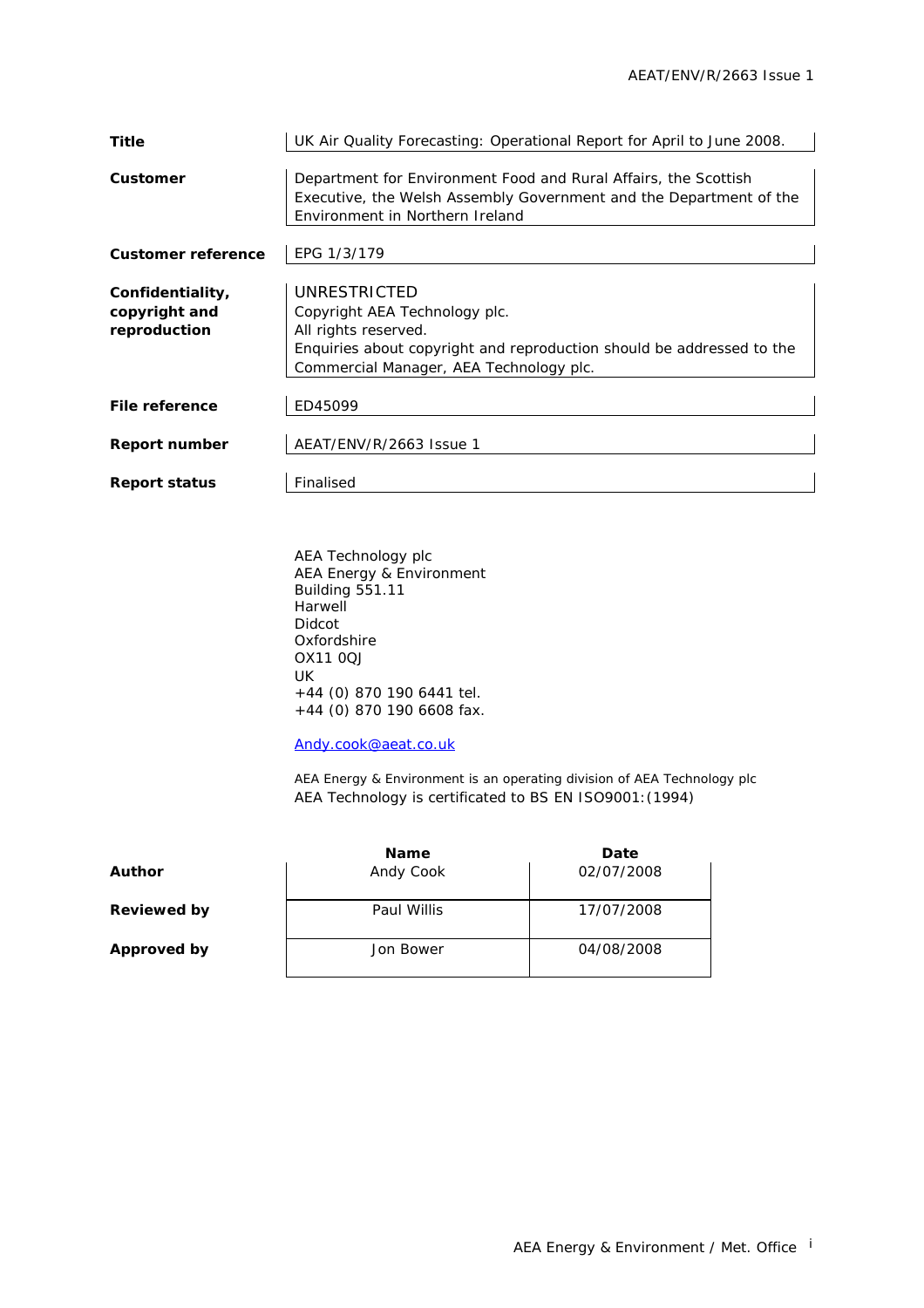## <span id="page-3-0"></span>**Executive Summary**

This report covers the operational activities carried out by AEA Energy & Environment and the Met Office under the UK Air Quality Forecasting Contract from April to June 2008. The work is funded by the Department for Environment Food and Rural Affairs (Defra), the Scottish Executive, Welsh Assembly Government and the Department of the Environment in Northern Ireland.

During the second quarter of 2008, there were four days on which HIGH or above air pollution were recorded. One HIGH day was due to  $PM_{10}$  and is thought to have been the result of traffic related pollution. The remaining 3 HIGH days were due to ozone during warm weather and easterly air trajectories.

Overall forecast success and accuracy rates for the HIGH band were around 220 % and 40 % respectively as an average for zones and agglomerations during this quarter. The success rate was very high (above 200%) mainly as a result of good quality forecast model run results and forecasts issued during the ozone episode in early May. Please note success rates above 100 % are possible, as detailed in section 3 of this report.

Many MODERATE days were measured (mainly for ozone but included a fair contribution from  $PM_{10}$ ) and were forecasted with a high degree of success in both zones and agglomerations and a reasonable average accuracy figure of around 85 %. These MODERATE periods are recorded within the forecasting success and accuracy calculations. The forecasting success and accuracy for this quarter for HIGH and MODERATE episodes is summarised in Table 1 below.

Success figures for MODERATE forecasts issued show that a significant proportion of measured polluted days were successfully forecast (percentage above 100 %). An average accuracy figure of approximately 85 % is likely to indicate that 15 % of the forecast MODERATE levels were not measured and remained LOW. The accuracy figures often tend to be lower due to the precautionary approach that AEA Energy & Environment takes when issuing the daily forecasts- we intentionally issue a forecast for MODERATE pollution when there is only a small chance that it will be recorded.

**Table 1 – Forecast success/accuracy for incidents above 'HIGH' and above 'MODERATE', April 1st to June 30th 2008.**

| <b>Region/Area</b> | <b>HIGH</b> |                      | <b>MODERATE</b> |                      |  |  |  |
|--------------------|-------------|----------------------|-----------------|----------------------|--|--|--|
|                    |             | % success % accuracy |                 | % success % accuracy |  |  |  |
| <b>Zones</b>       | <b>200</b>  | ь.                   | 112             |                      |  |  |  |
| Agglomerations     | 233         | 33                   | 124             |                      |  |  |  |

We continue to research ways of improving the air pollution forecasting system by:

- 1. Investigating new approaches to using automatic software systems to streamline the activities within the forecasting process, thus allowing forecasters to spend their time more productively considering the most accurate forecasts.
- 2. Researching the chemistry used in our models, for example the chemical schemes for secondary  $PM_{10}$  and ozone.
- 3. Improving the NAME model used for ad-hoc analyses. In particular, recent improvements have assisted with investigations of the possible long-range transport of  $PM_{10}$  pollution from forest fires in Russia and the long-range transport of particles from Saharan Dust Storms.
- 4. Improving and updating the emissions inventories used in our models.

There were no reported breakdowns in the forecasting service between April and June; all bulletins were successfully delivered to the Air Quality Communications contractor on time.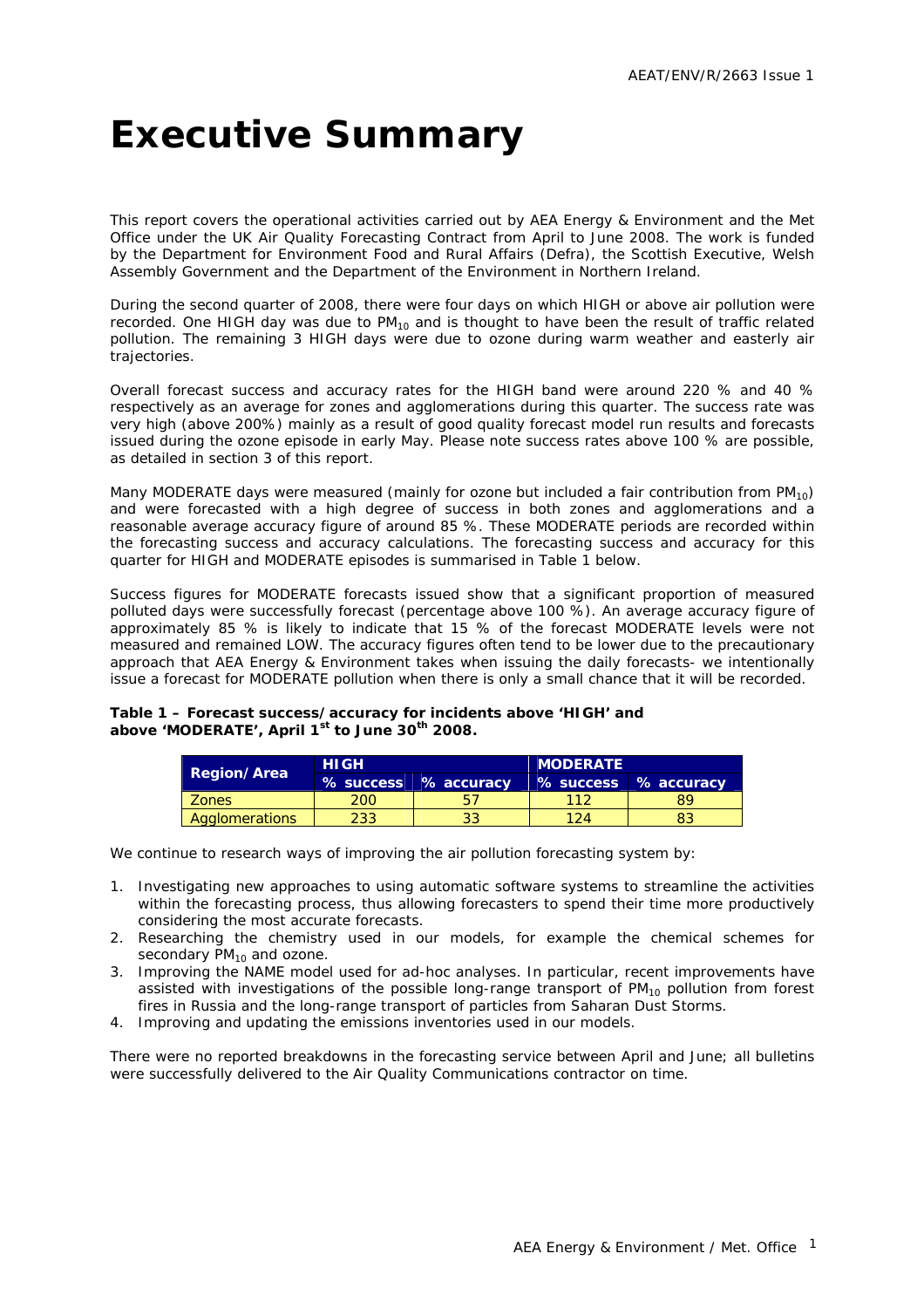## <span id="page-4-0"></span>**Contents**

|                | <b>Executive Summary</b>                                                                               | $\mathbf 1$         |
|----------------|--------------------------------------------------------------------------------------------------------|---------------------|
|                | <b>Contents</b>                                                                                        | $\overline{2}$      |
| 1              | <b>Introduction</b>                                                                                    | 3                   |
| $\mathbf{2}$   | New developments during this period                                                                    | $\boldsymbol{4}$    |
|                | 2.1 MET OFFICE DEVELOPMENTS<br>2.2 AEA ENERGY & ENVIRONMENT DEVELOPMENTS                               | 4<br>$\overline{4}$ |
|                | 3 Analysis of Forecasting Success Rate                                                                 | 5                   |
|                | FORECAST ANALYSIS FOR APRIL 1ST TO JUNE 30TH 2008.<br>3.1                                              | 6                   |
| 4              | <b>Breakdowns in the service</b>                                                                       | 15                  |
| 5              | <b>Additional or enhanced forecasts</b>                                                                | 15                  |
|                | 6 Ad-hoc services and analysis                                                                         | 15                  |
| $\overline{7}$ | <b>Ongoing research</b>                                                                                | 15                  |
| 8              | Project and other related meetings                                                                     | 16                  |
| 9              | Forward work plan for July to September 2008                                                           | 16                  |
|                | 10 Hardware and software inventory                                                                     | 16                  |
|                | <b>Appendix 1 - Air Pollution Index</b>                                                                | 17                  |
|                | Appendix 2 - Forecasting Zones and Agglomerations                                                      | 19                  |
|                | Appendix 3 - Worked Example of How UK Forecasting Success and<br><b>Accuracy Rates are Calculated.</b> | 22                  |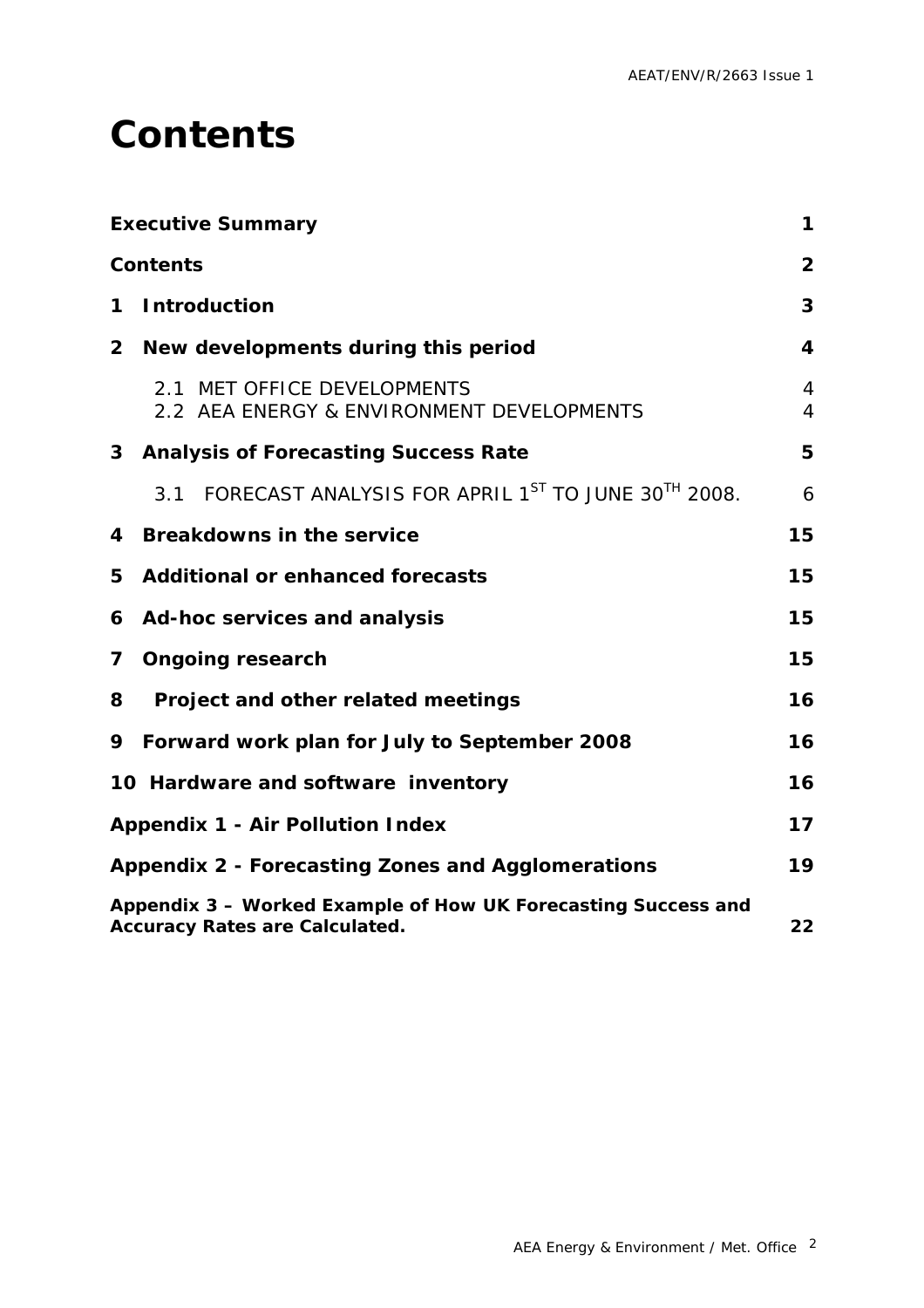# <span id="page-5-0"></span>**1 Introduction**

In collaboration with the Met Office, a forecast of the following day's air pollution is prepared every day by AEA Energy & Environment. The forecast consists of a prediction of the air pollution descriptor for the worst-case situation in 16 zones and 16 agglomerations over the following 24 hours. Forecasts can be updated and disseminated through Teletext, the World Wide Web and a Freephone telephone number at any time of day, but the most important forecast of the day is the "daily media forecast". This is prepared at 3.00 p.m. for uploading to the Internet and Air Quality Communications contractor before 4.00 p.m. each day, and is then included in subsequent air quality bulletins for the BBC, newspapers and many other interested organisations.

This report analyses and reviews the media forecasts issued during the second quarter of 2008. Results from forecasting models are available each day and are used in constructing these forecasts. The forecasters issue predictions for rural, urban background and roadside environments but, for the purposes of this report, these have been combined into a single "worst-case" category.

Twice every week, on Tuesdays and Fridays, we also provide a long-range pollution outlook. This takes the form of a short text message; this is emailed to approximately sixty recipients in Defra and other Government Departments, together with the BBC weather forecasters. The outlook is compiled by careful assessment and review of the outputs from our pollution models- which currently cover up to 3 days ahead- and by also considering the long-term weather situation.

We continue to provide a comprehensive quality control system to ensure that the 5-day forecasts provided by the Met Office to the BBC are consistent with the "daily media forecasts" and long-range pollution outlook provided by AEA Energy & Environment for Defra and the Devolved Administrations. The BBC requires 5-day air pollution index forecasts for 337 UK towns and cities on their BBC Online service. The quality control checks are carried out at around 3.00 p.m. daily, with the forecast updating onto the BBC Online Web site at 4.00 a.m. the following morning.

The National forecasts are also quality controlled for consistency with forecasts issued by AEA for BSkyB, UK regions and individual local authorities.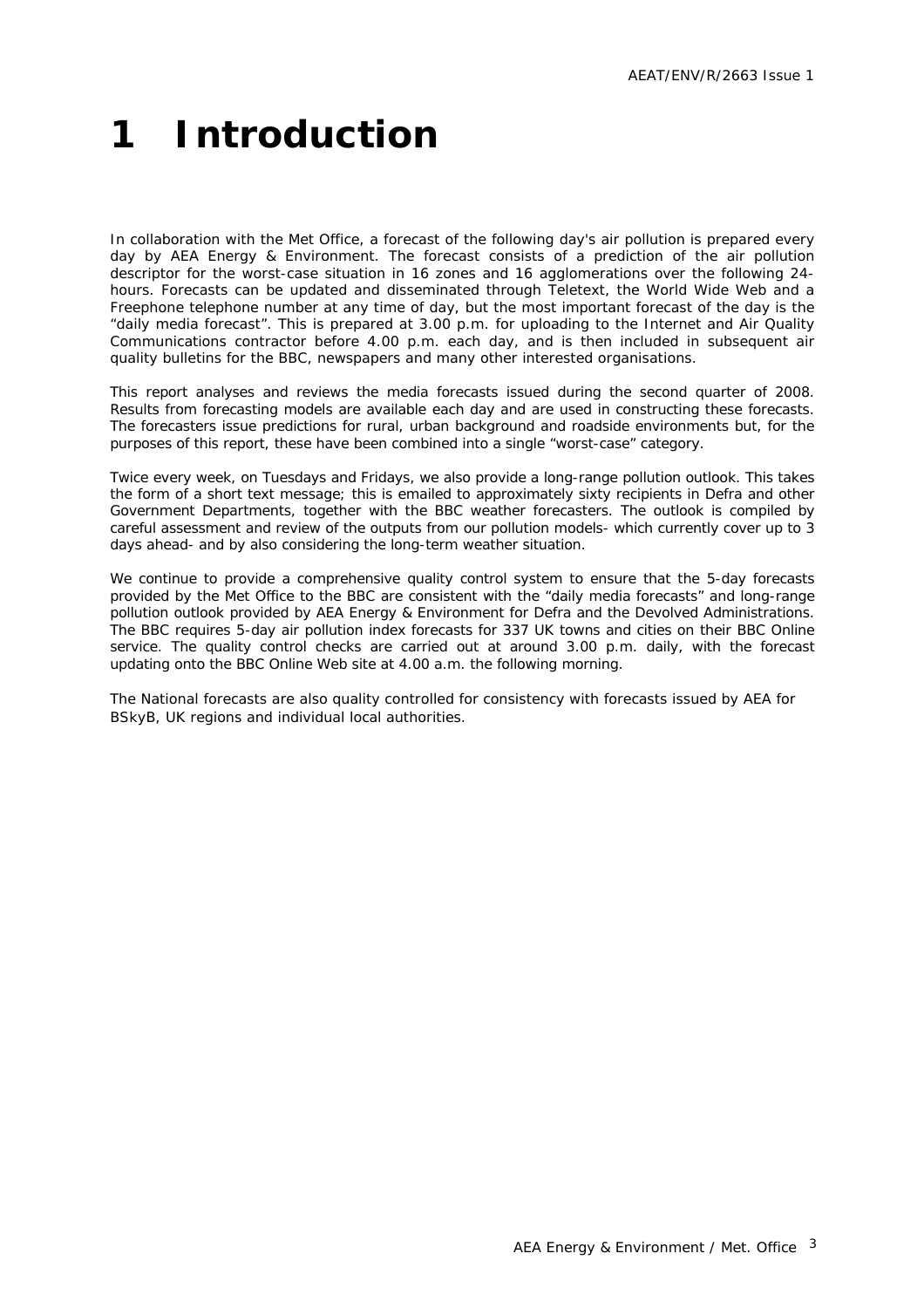# <span id="page-6-0"></span>**2 New developments during this period**

### **2.1 MET OFFICE DEVELOPMENTS**

On the 18<sup>th</sup> April 2008 the Met Office responded to a phone call from Defra regarding a strange smell in the south-east of England. Back-trajectories and meteorological data together with AURN observations were used to provide an initial interpretation that the smell had come from a European agricultural source and liaison with the AEA duty forecaster led to the quick release of a short report to this effect. During the day the Met Office Press Office responded to many media and public enquiries about the event. In the following weeks, ammonia and ammonium data from Auchencorth Moss (kindly provided by CEH) were analysed and further enquiries into the source were made in collaboration with the HPA.

During April and May the Met Office had been liasing with SEPA regarding the shut-down and startup of the Grangemouth oil refinery due to strike action. The Met Office was quick to respond to concerns that dust noticed on 4 May in eastern Scotland came from the refinery and was able to provide evidence that the event was caused by Saharan dust and had been noticed over much of the UK. This was a complicated Saharan dust case and it is thought that frontal rainfall activity caused the dust to be washed out from height over the UK.

The Met Office sent a number of attendees to the National Air Quality Forecasting Seminar on the 14<sup>th</sup> May 2008 and Claire Witham gave a talk about the influence of long-range transport in recent UK air pollution events, highlighting the techniques that are used under this contract to interpret such events. Claire also gave an invited talk at the  $11<sup>th</sup>$  June 2008 IAPSC meeting on the Met Office's role in responding to air quality incidents.

During this quarter considerable development of the air quality system has also been carried out so that it will be based around NAMEIII and use the Met Office's latest error checking and reporting system.

### **2.2 AEA ENERGY & ENVIRONMENT DEVELOPMENTS**

In late April the AEA forecasting team worked in collaboration with the Met Office to identify the source of the odour reported in parts of England on the 18<sup>th</sup> April. Two runs of the NAME model confirmed that the air reaching the parts of England reporting the odour had passed over Germany, the air that had reached unaffected Scotland had passed over the sea, to north of Denmark.

The AEA forecasting team also investigated a series of unexpected  $PM_{10}$  pollution spikes on Sunday 25<sup>th</sup> May, measured at some sites in North East England. Only Middlesborough and the industrial Scunthorpe Town measured a MODERATE band exceedence on that day, however, a short term episode was also measured at Leeds, Sheffield and York and peaked at midday on the  $25<sup>th</sup>$ . No obvious source of the pollution could be identified from air mass back-trajectory plots or satellite imagery, however the BBC news website reported moorland fires in Yorkshire over that bank holiday weekend which could have possibly been the cause.

AEA continued to work in collaboration with the Met Office on near-future developments.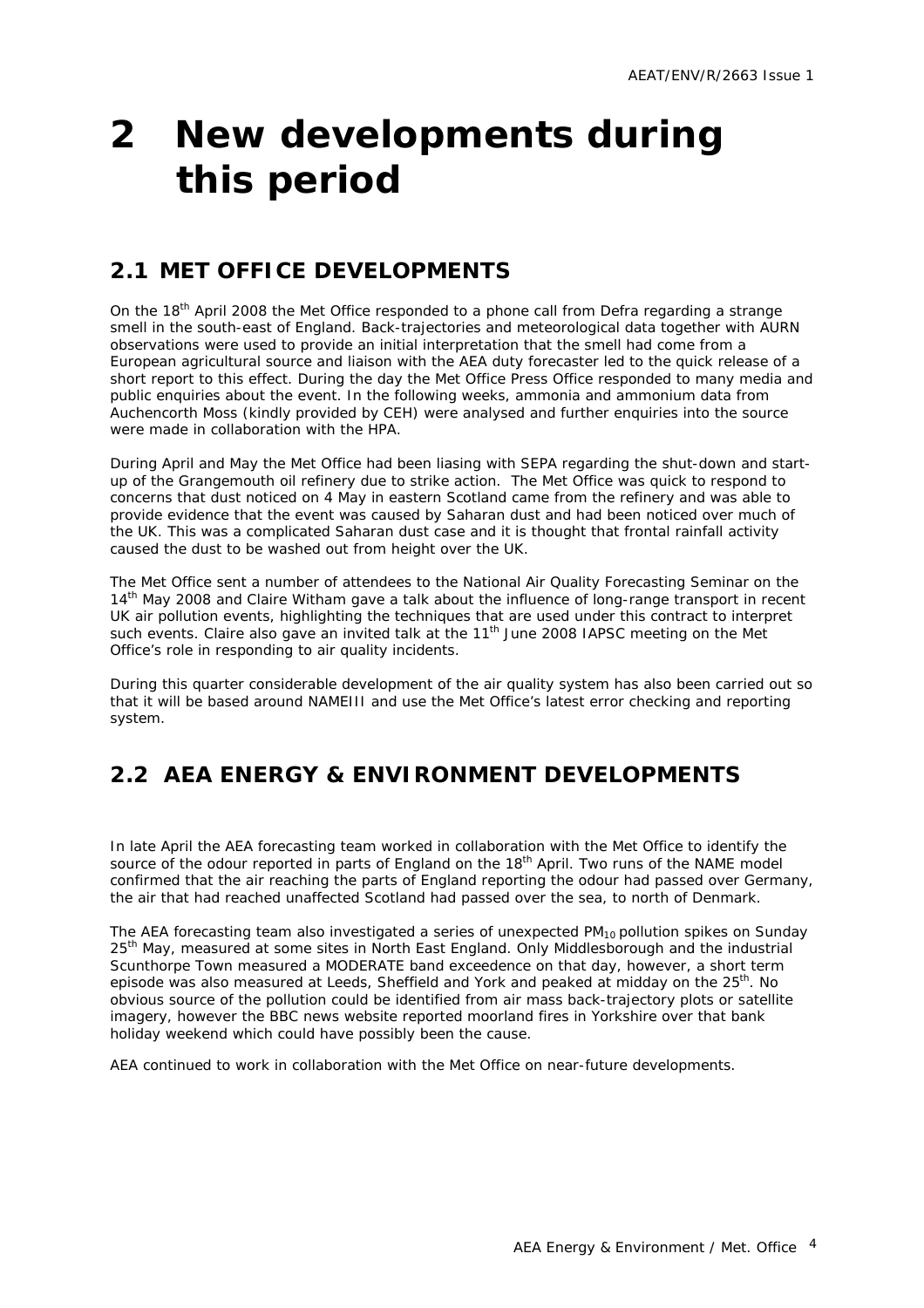# <span id="page-7-0"></span>**3 Analysis of Forecasting Success Rate**

Analysis of the forecasting performance is carried out for each of the 16 zones and 16 agglomerations used in the daily forecasting service. Further details of these zones and agglomerations are presented in Appendix 2. Forecasting performance is analysed for a single, general pollutant category rather than for each individual pollutant and has been aligned to the forecasting day (a forecasting day runs from the issue time, generally 3 pm). This analysis of forecasting performance is based on provisional data, as used in the daily forecasting process. Any obviously faulty data have been removed.

The analysis treats situations where the forecast index was within  $\pm 1$  of the measured index as a successful prediction, as this is the target accuracy we aim to obtain in the forecast. Because the calculations of accuracy and success rates are based on a success being  $\pm 1$  of the measured index, it is possible to record rates in excess of 100% rather than 'true' percentages. Appendix 3 shows a worked example of how accuracy and success rates are calculated. Further details of the text descriptions and index code used for the forecasting are given in Appendix 1.

The forecasting success rates for each zone and agglomeration for the quarter reported on are presented in Tables 3.1 (forecasting performance in zones) and 3.2 (forecasting performance in agglomerations) for 'HIGH' days. Table 3.5 provides a summary for each pollutant of the number of days on which HIGH and above pollution was measured, the maximum exceedence concentration and the day and site at which it was recorded. The forecasting performance Tables 3.1 and 3.2 give:

- The number of 'HIGH' days measured in the PROVISIONAL data
- The number of 'HIGH' days forecast
- The number of days with a correct forecast of 'HIGH' air pollution, within an agreement of  $\pm 1$ index value. A HIGH forecast is recorded as correct if air pollution is measured HIGH and the forecast is within ±1 index value, or it is forecast HIGH and the measurement is within ±1 index value. For example measured index 7 with forecast index 6 counts as correct, as does measured index 6 with forecast index 7.
- The number of days when 'HIGH' air pollution was forecast ('f' in the tables) but not measured ('m') on the following day to within an agreement of 1 index value.
- The number of days when 'HIGH' air pollution was measured ('m') but had not been forecast ('f') to within an agreement of 1 index value.

The two measures of forecasting performance used in this report are the 'success rate' and the 'forecasting accuracy'.

The forecast success rate (%) is calculated as:

(Number of episodes successfully forecast/total number of episodes measured) x 100

The forecast accuracy (%) is calculated as:

X (Number of episodes successfully forecast/[Number of successful forecasts + number of wrong forecasts]) x 100

The forecasting success rates for 'MODERATE' days or above for each zone and agglomeration are presented in Tables 3.3 (zones) and 3.4 (agglomerations). Table 3.3 and 3.4 give the same information as in Tables 3.1 and 3.2, but summarised for 'MODERATE' days and above.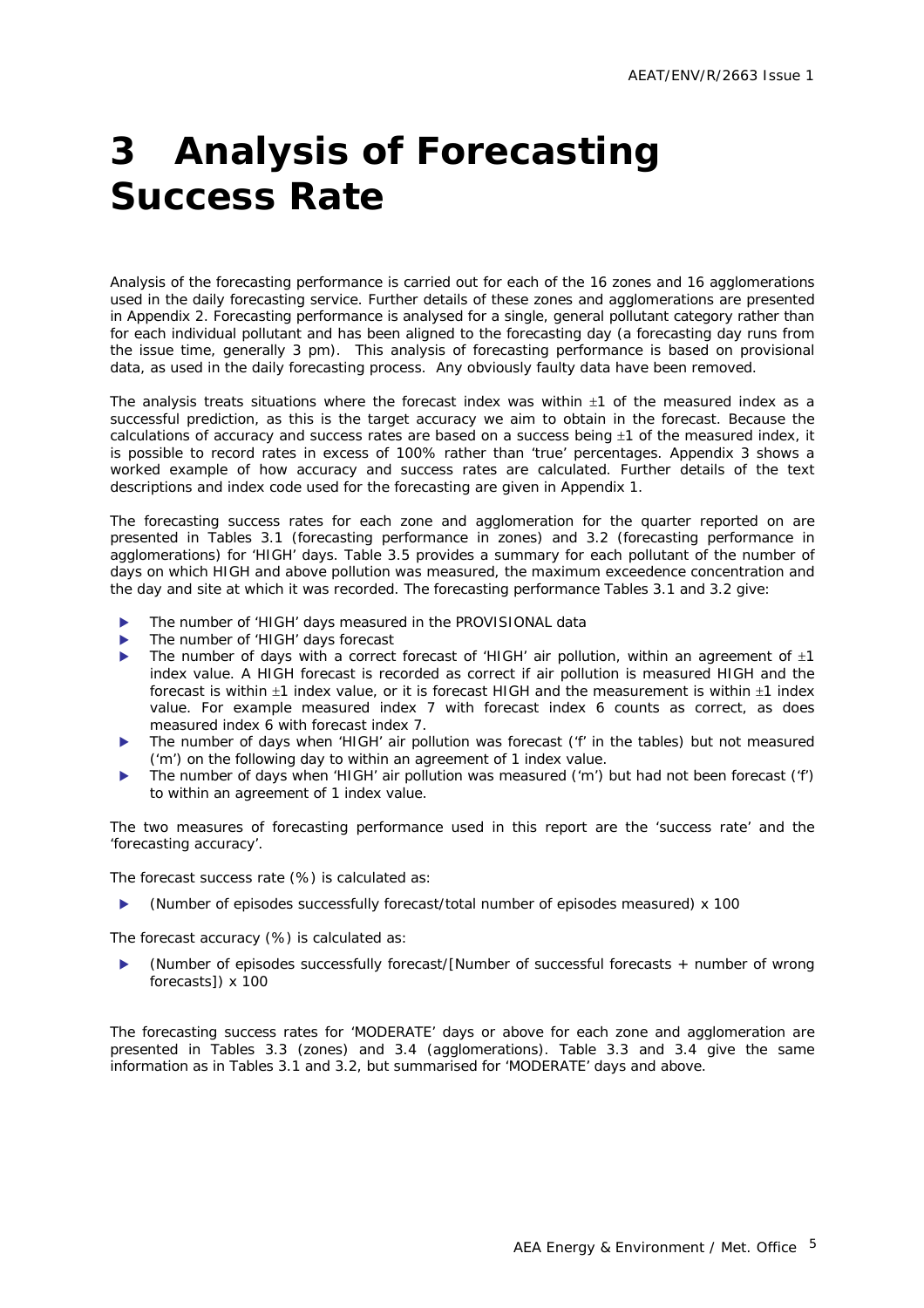### **3.1 FORECAST ANALYSIS FOR APRIL 1ST TO JUNE 30TH 2008.**

| <b>ZONES</b>    | Central<br>Scotland | East<br><b>Mids</b> | Eastern |     | Greater<br>London Highland | <b>North</b><br>East | <b>North</b><br>East<br>Scotland | <b>North</b> | North West Northern Scottish South South South<br>&<br>and Wales Merseyside | <b>Ireland</b> |     |     |     |    | West | Vorkshire & Overall'<br><b>Borders East Wales West Midlands Humberside</b> |     |
|-----------------|---------------------|---------------------|---------|-----|----------------------------|----------------------|----------------------------------|--------------|-----------------------------------------------------------------------------|----------------|-----|-----|-----|----|------|----------------------------------------------------------------------------|-----|
| measured days   | 0                   |                     |         |     |                            |                      | O                                | O            |                                                                             |                |     |     |     |    |      |                                                                            | 10  |
| forecasted days | 0                   |                     |         |     |                            |                      | $\Omega$                         |              |                                                                             |                |     |     | ົ   |    |      |                                                                            | 35  |
| ok (f and m)    | 0                   |                     |         |     |                            |                      | O                                |              |                                                                             |                |     |     | ົ   |    |      |                                                                            | 20  |
| wrong (f not m) | 0                   |                     |         |     |                            |                      | 0                                | O            |                                                                             |                |     |     |     |    |      |                                                                            | 15  |
| wrong (m not f) | 0                   |                     |         |     |                            |                      | O                                | O            | O                                                                           |                |     |     |     |    |      | 0                                                                          |     |
| success %       | N/c                 | 100                 | N/c     | N/c | N/c                        | N/c                  | N/c                              | N/c          | 200                                                                         | N/c            | N/c | N/c | 200 | 67 | N/c  | 200                                                                        | 200 |
| accuracy %      | 0                   | 75                  | 67      | 50  |                            |                      | $\Omega$                         | 100          | 67                                                                          | n              |     |     | 67  | 40 | 67   | 100                                                                        | 57  |

#### **Table 3.1 - Forecast Analysis for UK Zones 'HIGH' band and above \***

**Table 3.2 - Forecast Analysis for UK Agglomerations 'HIGH' band and above \*** 

| AGGLOMERATIONS   Belfast UA   Brighton/Worthing/ |     | Littlehampton | <b>Bristol UA</b> | <b>Cardiff UA</b> | Edinburgh UA | <b>Glasgow UA</b> | <b>Greater Manchester</b><br>UA | Leicester UA | Liverpool UA |
|--------------------------------------------------|-----|---------------|-------------------|-------------------|--------------|-------------------|---------------------------------|--------------|--------------|
| measured days                                    |     |               |                   |                   |              |                   |                                 |              |              |
| forecasted days                                  |     |               |                   |                   |              |                   |                                 |              |              |
| ok (f and m)                                     |     |               |                   |                   |              |                   |                                 |              |              |
| wrong (f not m)                                  | 0   |               |                   |                   |              |                   |                                 |              |              |
| wrong (m not f)                                  |     |               |                   |                   |              |                   |                                 |              |              |
| success %                                        | N/c | N/c           | N/c               | N/c               | N/c          |                   | N/c                             | N/c          | N/c          |
| accuracy %                                       | O   | 25            | 67                | 100               |              |                   |                                 | 100          |              |

| <b>AGGLOMERATIONS</b> | Nottingham UA | Portsmouth UA | Sheffield UA | Swansea UA | <b>Tyneside</b> | West Midlands UA | West Yorkshire UA | Overall |
|-----------------------|---------------|---------------|--------------|------------|-----------------|------------------|-------------------|---------|
| measured days         |               |               |              |            |                 |                  |                   |         |
| forecasted days       |               |               |              |            |                 |                  |                   |         |
| ok (f and m)          |               |               |              |            |                 |                  |                   |         |
| wrong (f not m)       |               |               |              |            |                 |                  |                   |         |
| wrong (m not f)       |               |               |              |            |                 |                  |                   |         |
| success %             | N/c           | N/c           | N/c          | N/c        | N/c             | 100              | N/c               | 233     |
| accuracy %            |               |               |              |            |                 | 50               |                   |         |

**\* All performance statistics are based on provisional data. Obviously incorrect data due to instrumentation faults have been removed from the analyses. N/c = not calculable.** 

<span id="page-8-0"></span> **Please refer to the start of section 3 for an explanation of the derivation of the various statistics. Figures >100 % may occur.**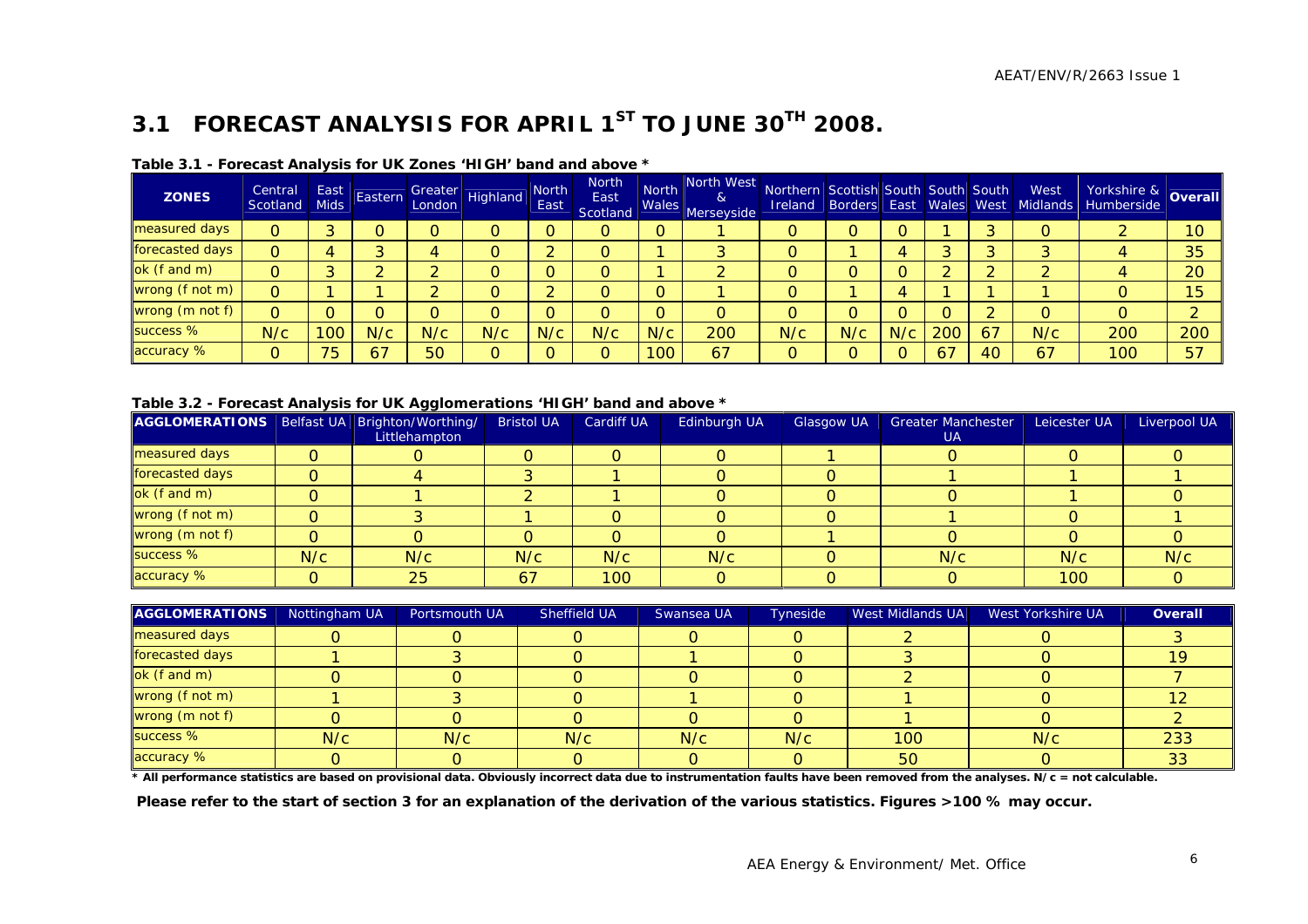| <b>ZONES</b>    | Central<br>Scotland | East<br><b>Mids</b> | Eastern | Greater<br>London | Highland       | North<br>East | <b>North</b><br>East<br>Scotland | <b>North</b><br>Wales | North West<br>&<br>Merseyside | Northern Scottish South South South<br><b>Ireland</b> |     |    |    |    | West<br>Borders East Wales West Midlands | Yorkshire & Overall<br>Humberside |     |
|-----------------|---------------------|---------------------|---------|-------------------|----------------|---------------|----------------------------------|-----------------------|-------------------------------|-------------------------------------------------------|-----|----|----|----|------------------------------------------|-----------------------------------|-----|
| measured days   | 46                  | 62                  | 67      | 59                | 64             | 24            | 49                               | 49                    | 50                            | 25                                                    | 49  | 48 | 52 | 55 | 30                                       | 74                                | 829 |
| forecasted days | 44                  | 6 <sup>1</sup>      | 67      | 53                | 6 <sup>1</sup> | 31            | 49                               | 45                    | 48                            | 28                                                    | 45  | 54 | 45 | 51 | 4 <sup>1</sup>                           | 60                                | 814 |
| ok (f and m)    | 53                  | 67                  | 73      | 66                | 67             | 33            | 56                               | 62                    | 65                            | 34                                                    | 50  | 57 | 56 | 59 | 44                                       | 71                                | 929 |
| wrong (f not m) | ົ                   |                     |         |                   |                |               |                                  |                       | $\sim$                        |                                                       | Д.  |    |    |    |                                          |                                   | 66  |
| wrong (m not f) | ົ                   |                     |         |                   |                |               |                                  |                       |                               |                                                       |     |    |    |    |                                          | 6                                 | 52  |
| success %       | 115                 | 108                 | 09      |                   | 105            | 38            | 14                               | 27                    | 130                           | 136                                                   | 102 | 19 | 08 |    | 147                                      | 96                                | 112 |
| accuracy %      | 91                  | 92                  | 92      | 92                | Q <sub>7</sub> | 83            | 95                               | 94                    | 94                            | 94                                                    | 89  | 86 | 95 | 88 | 85                                       | 90                                | 89  |

#### **Table 3.3 - Forecast Analysis for UK Zones 'MODERATE' band and above \***

#### **Table 3.4 - Forecast Analysis for UK Agglomerations 'MODERATE' band and above \***

| AGGLOMERATIONS   Belfast UA   Brighton/Worthing/ |     |               | <b>Bristol UA</b> | Cardiff UA | Edinburgh UA | Glasgow UA | <b>Greater Manchester</b> | Leicester UA | Liverpool UA |
|--------------------------------------------------|-----|---------------|-------------------|------------|--------------|------------|---------------------------|--------------|--------------|
|                                                  |     | Littlehampton |                   |            |              |            | <b>UA</b>                 |              |              |
| measured days                                    | 15  | 23            |                   | 20         | 26           |            | 15                        | 33           |              |
| forecasted days                                  | 16  | 33            | 20                | 20         | 25           | 15         | 23                        | 28           | 23           |
| ok (f and m)                                     | 19  | 26            | 21                | 24         | 34           | 11         | 23                        | 36           |              |
| wrong (f not m)                                  | 6   | 16            |                   |            |              |            |                           |              |              |
| wrong (m not f)                                  | O   |               |                   |            |              |            |                           |              |              |
| success %                                        | 127 | 113           | 124               | 120        | 131          | 157        | 153                       | 109          | 175          |
| accuracy %                                       | 76  | 60            | 84                | 92         | 92           | 58         | 85                        | 84           | 81           |

| <b>AGGLOMERATIONS</b> | Nottingham UA | Portsmouth UA | Sheffield UA | Swansea UA | Tyneside | West Midlands UA | West Yorkshire UA | Overall |
|-----------------------|---------------|---------------|--------------|------------|----------|------------------|-------------------|---------|
| measured days         | 18            | 54            | 16           | 37         | 18       | 42               | 37                | 390     |
| forecasted days       | 22            | 57            | 24           | 42         | 21       | 33               | 32                | 440     |
| ok (f and m)          | 20            | 61            | 27           | 47         | 24       | 46               | 44                | 484     |
| wrong (f not m)       |               |               |              |            |          |                  |                   |         |
| wrong (m not f)       |               |               |              |            |          |                  |                   | 28      |
| success %             | 11            | 113           | 169          | 127        | 133      | 110              | 119               | 124     |
| accuracy %            |               | 87            | 84           | 89         | 92       | 90               | 92                | 83      |

**\* All performance statistics are based on provisional data. Obviously incorrect data due to instrumentation faults have been removed from the analyses.** 

**Please refer to the start of section 3 for an explanation of the derivation of the various statistics, figures >100 % may occur.**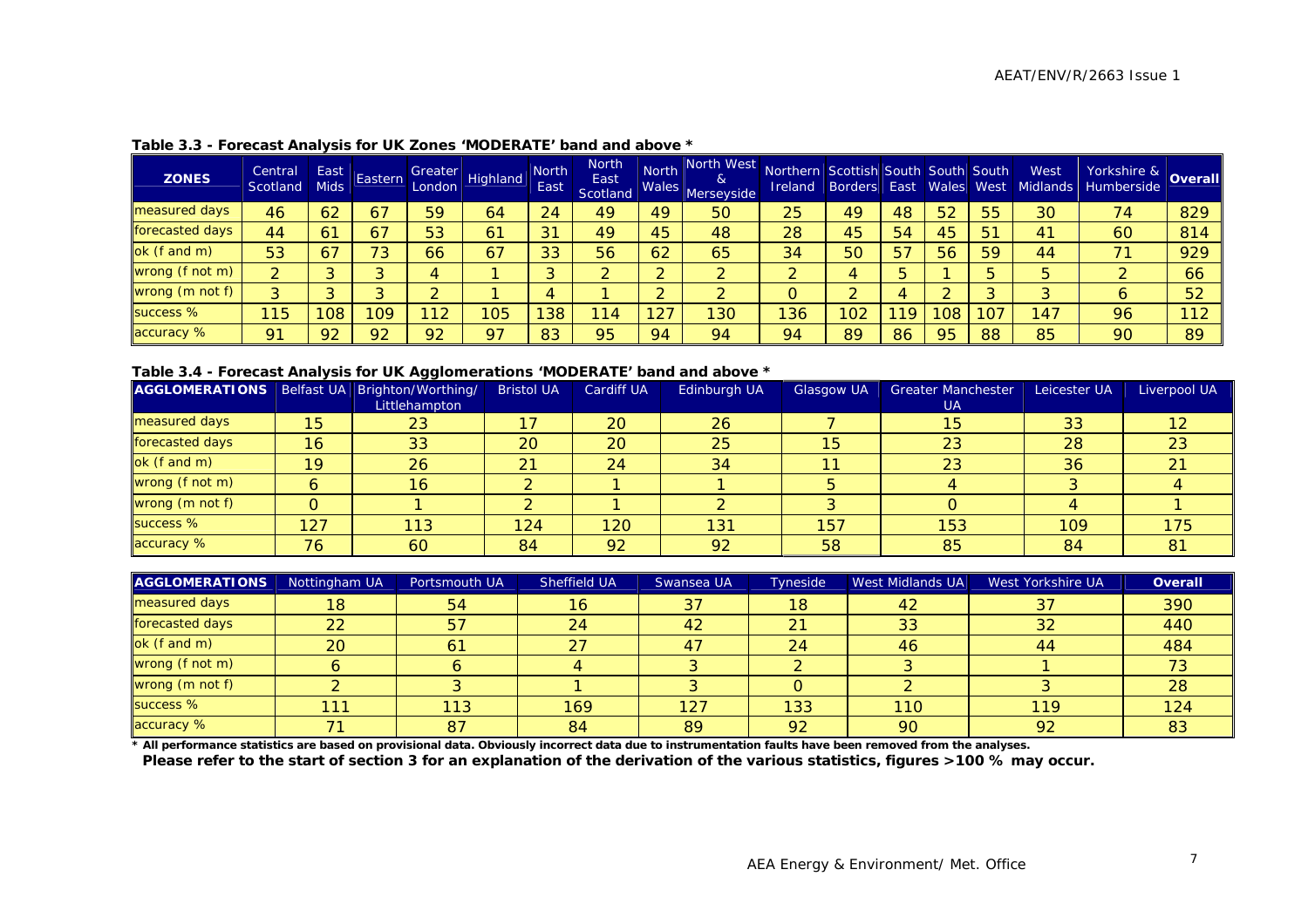| <b>Pollutant</b>                       | <b>High</b><br>or<br>above<br>days | <b>Moder</b><br>ate<br>days | Max.<br>conc.<br>(µg<br>$/m^3$ ) * | Site with max.<br>conc.             | <b>Zones or</b><br>Agglomeration    | Date of<br>max conc. | <b>Forecast</b><br><b>SUCCESS</b><br><b>HIGH</b><br>days<br>$(%)****$<br>[no.]<br>incidents.<br>zone or<br>agglomer<br>ation<br>days] $**$ |
|----------------------------------------|------------------------------------|-----------------------------|------------------------------------|-------------------------------------|-------------------------------------|----------------------|--------------------------------------------------------------------------------------------------------------------------------------------|
| Ozone                                  | 3                                  | 78                          | 204                                | <b>Wigan Centre</b>                 | NW and<br><b>Merseyside</b><br>zone | $11/5$               | 100 %<br>$[12]$                                                                                                                            |
| $PM_{10}$<br>gravimetric<br>equivalent | 1                                  | 34                          | 111                                | Glasgow<br>Kerbside                 | <b>Glasgow UA</b>                   | 20/4                 | 0%<br>$[1]$                                                                                                                                |
| NO <sub>2</sub>                        | $\mathbf{0}$                       | $\overline{0}$              | 260                                | <b>London</b><br>Marylebone<br>Road | London                              | 9/5                  | N/a                                                                                                                                        |
| SO <sub>2</sub>                        | $\overline{0}$                     | $\overline{0}$              | 263                                | <b>Narberth</b>                     | <b>South Wales</b><br>zone          | 29/6                 | N/a                                                                                                                                        |
| CO                                     | $\mathbf{0}$                       | $\overline{0}$              | 2.8                                | <b>Port Talbot</b><br>Margam        | Swansea UA                          | 18/6                 | N/a                                                                                                                                        |

#### **Table 3.5 – Summary of episodes April to June 2008 (Based on latest provisional data)**

\* Maximum concentration relate to 8 hourly running mean or hourly mean for ozone, 24 hour running mean for PM<sub>10</sub>, hourly mean for NO<sub>2</sub>, 15 minute mean for SO<sub>2</sub> and 8 hour running mean for CO (CO units are mg/m3). \*\* the number of incidents is the total of the number of HIGH days in all zones and agglomerations (ie a HIGH day on the same day in many zones or agglomerations is counted as many incidents, not just one)

\*\*\* The success rates for the number of HIGH days in table 3.5 have been calculated using calendar days (ie midnight to midnight) and therefore may not necessarily agree with the success rates calculated within the forecast analysis tables 3.1 and 3.2, which are calculated based on media forecast days starting generally at 3 pm each day.

#### **General Observations**

There were 13 zone and agglomeration-day incidents of HIGH band pollution measured during this quarter, one day was for  $PM_{10}$  and the rest for ozone which occurred over 3 calendar days. In total, 83 MODERATE days were measured during the quarter. Fifty MODERATE days were measured for ozone alone, 5 days for  $PM_{10}$  alone and 28 days for both ozone and  $PM_{10}$  on the same day. No MODERATE days were measured for either  $SO_2$  or  $NO_2$ .

No MODERATE or above days were measured for CO during the reporting period. The highest 8 hour running mean calculated was 2.8 mg/m<sup>3</sup> at the Port Talbot Margam site and was measured simultaneously with an increase in  $SO<sub>2</sub>$ , suggesting that the nearby steel works was the source.

Figures 3.1 – 3.2 show the trends of pollutants in graphical form. A site-by-site breakdown is given in Figures 3.4a and 3.4b.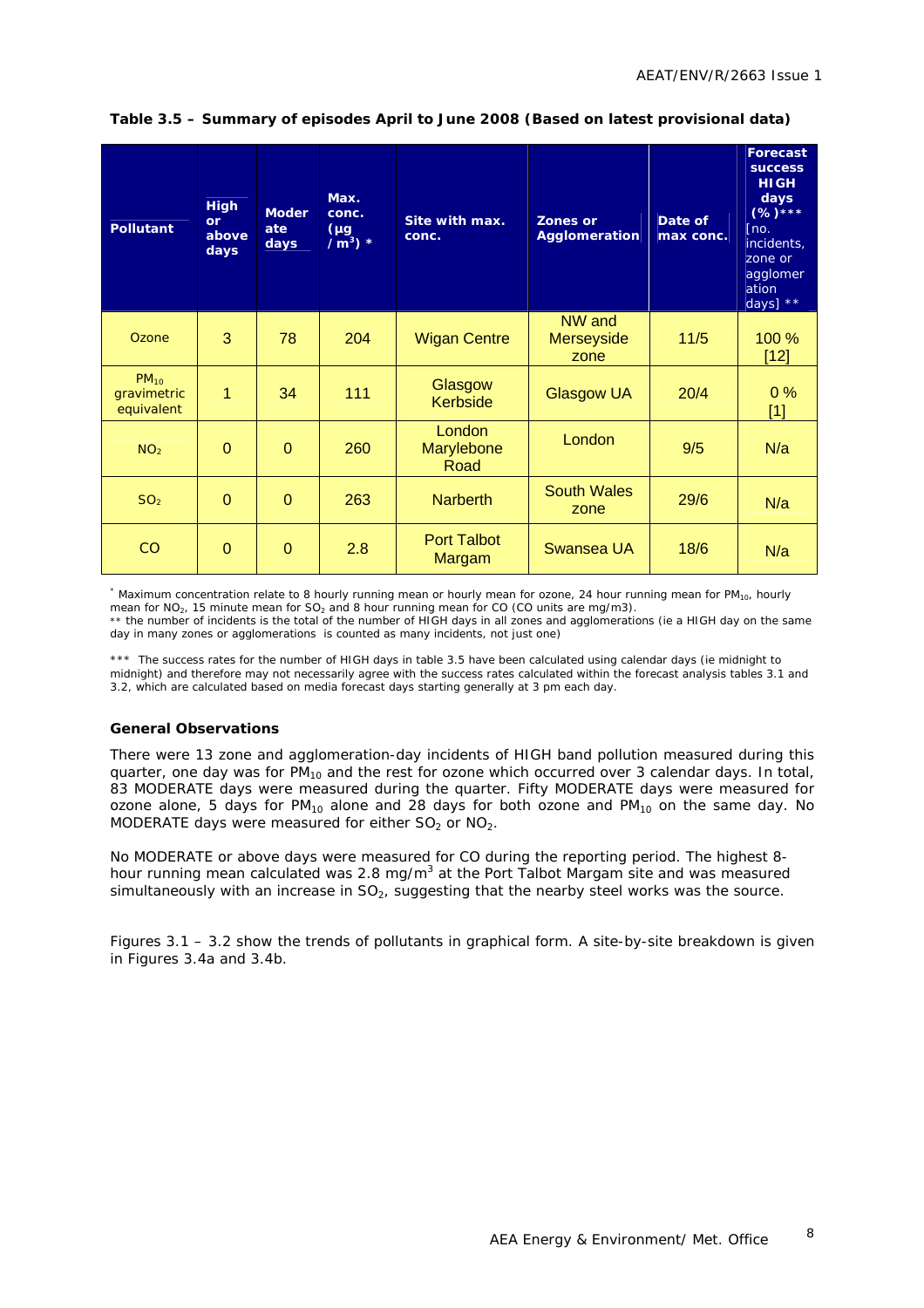#### **O3**

More than ten sites on the same day measured a MODERATE exceedence from 11<sup>th</sup> April to 10<sup>th</sup> June, a time period over which two major episodes occurred.

The first widespread episode of the year was seen from the  $5<sup>th</sup>$  to  $12<sup>th</sup>$  May. At its height the HIGH band was reached on 3 consecutive days at a few monitoring locations, based on provisionally scaled datasets. On the 3<sup>rd</sup> May air reaching the UK had been sourced from over the Atlantic with a degree of circulation over France. By the 4<sup>th</sup> May the air reaching England and Wales had been sourced from France and Germany and this trend continued up to the end of the episode. By the 13<sup>th</sup> May, 1-day ahead forecast air mass back-trajectory plots indicated that the air reaching the south of England had originally passed over parts of Europe and Germany, whereas the air reaching other areas had originated from Scandinavia and the Atlantic. Over the whole period maximum daytime temperatures reached the mid 20s degrees C in England, temperatures cooled once the episode had finished. Nearly all sites in the network reached the MODERATE band at some stage during the period of the episode, including sites in London. The highest number of MODERATE band exceedences were measured at the rural sites Ladybower in the Midlands and Great Dun Fell in the north west of England. On the 9<sup>th</sup> May Hull Freetown reached the HIGH band at index 7, as calculated using provisional scalings, however the response of the instrument is currently under investigation. On the 10<sup>th</sup> Ladybower reached the lower limit of the HIGH band. At the episode's height, on the  $11<sup>th</sup>$  May, six sites entered the HIGH band at index 7. These sites were: Wigan Centre, Birmingham Tyburn, the rural sites at Cwmbran, North Wales and Ladybower, Hull Freetown and Exeter Roadside. More than 60 sites exceeded the MODERATE band on a daily basis on six of the seven days between the  $6<sup>th</sup>$  and  $12<sup>th</sup>$  May.

The second widespread episode occurred between the 21<sup>st</sup> and 26<sup>th</sup> May. On the 20<sup>th</sup>, the day before the episode started, the incoming air had originated from the Atlantic, to the north. By the 21<sup>st</sup> some circulation over Belgium and the Netherlands was happening. Similar air mass backtrajectories continued until, by the 26<sup>th</sup>, the very south of the UK was receiving air from Europe while the rest of the UK was receiving air from Scandinavia. The situation changed further on the following day, the end of the episode, with European sourced air reaching only the South East. During this episode maximum daytime temperatures remained in the low 20's C. Around 50 sites exceeded the MODERATE band on each of the six days. The highest number of MODERATE band exceedences were measured at the rural sites Ladybower (Midlands) and Eskdalemuir (Scottish Borders). 95% of the sites in the network measured a MODERATE exceedence over the episode. The highest measurement was 160 ug/m<sup>3</sup> (index 6) on 22<sup>nd</sup> May at Ladybower.

On the 24<sup>th</sup> June, 24 sites entered the MODERATE band, geographically widespread throughout England and Wales, and 40% were rural. Forecast air mass back-trajectories indicated UK-incident air from the Atlantic with some re-circulation of air over the UK with a possibility of some air having passed over the near coast of France. The ambient daytime temperature in England was in the low to mid 20's C on that day and was not exceptional for the trend in June. Thus some of the incoming air may have indeed passed over from France to cause the number of exceedences measured on that day. Relatively unpolluted background air generally reached the UK from mid to late June, the lowest season of the year for ozone formation in the UK and Europe from natural background air.

Figure 3.1 shows the trends in  $O_3$  levels over this period.

#### **PM10**

Sites measuring the highest number of MODERATE days during the reporting period were London Maylebone Road (16 days), Scunthorpe Town (10 days), Port Talbot Margam (8 days) and Middlesborough (9 days). The exceedences at Marylebone Road were primarily the result of traffic pollution. Industrial emissions reaching the Port Talbot, Scunthorpe and possibly the Middlesborough monitoring sites were responsible for those exceedences. One HIGH day was measured at Glasgow Kerbside on the 20<sup>th</sup> April. A timeseries plot suggested that a localised source of particulate pollution had been present for days leading up to the HIGH day. The source was likely to have been traffic-related, possibly idling traffic or taxis.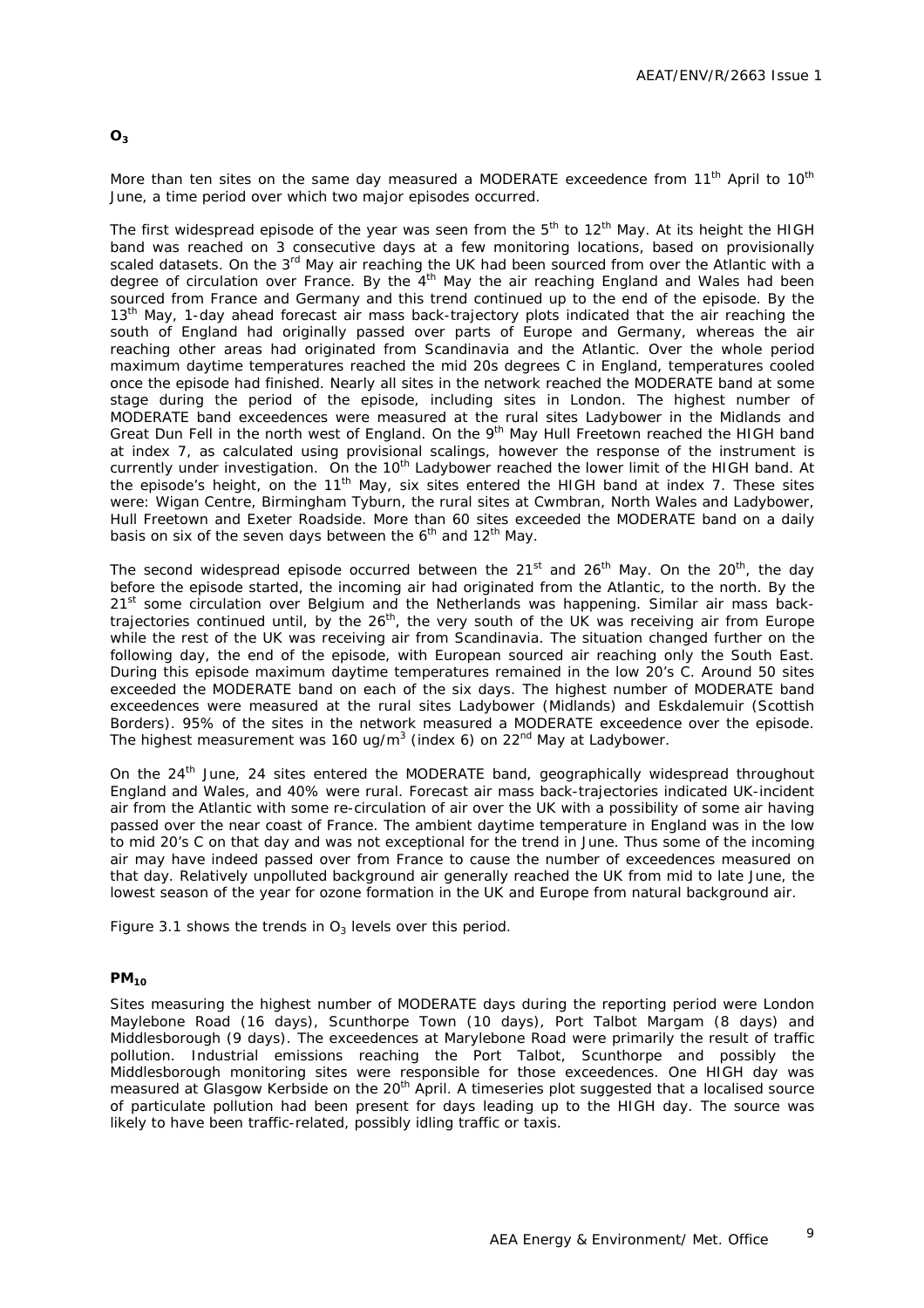Four sites or more measured an exceedence over 4 days in May; from the  $8<sup>th</sup>$  to the 11<sup>th</sup>. This occurred towards the end of the first ozone episode of the year. Plots of the volatile fraction of PM<sub>10</sub>, as measured by FDMS instruments, indicated that the contribution of particulate pollution from Europe was at its height on both the  $10^{th}$  and  $11^{th}$  May, the two days with the largest number of MODERATE band exceedences. Sites exceeding the MODERATE band were mainly situated in the north of England and many were located in or near industrial areas. Over three of the MODERATE days, London Marylebone Road and Glasgow Kerbside sites also contributed to the MODERATE exceedences.

Figure 3.2 shows the trends in  $PM_{10}$  levels over this period.

#### **NO<sub>2</sub>**

No MODERATE days were measured during the reporting period, an unusual phenomenon for any reporting quarter. The two highest hourly averages measured were 260 ug/m<sup>3</sup> on the 9<sup>th</sup> May at London Marylebone Road and 256 ug/m<sup>3</sup> at Glasgow Kerbside on the 30<sup>th</sup> April.

#### **SO<sub>2</sub>**

No MODERATE days were measured during the reporting period, an increasingly common phenomenon in recent years. The two highest 15 minute average measurements made during this quarter were 263 ug/m<sup>3</sup> at Narberth, a rural site in the south west of Wales and 261 ug/m<sup>3</sup> at Edinburgh St Leonards. A rise in measurements at the Narberth AQM site started around 9 a.m. on the morning of Sunday 29<sup>th</sup> June and lasted until the early hours of the following morning. A peak in levels occurred around midday. No obvious source for the pollution has yet been identified, although movement of agricultural vehicles has been cited as a possibility. The pollution is likely to have been carried on the stable south westerly breeze that had been prevalent up to and including that day. A maximum 15 minute average peak was mesasured at 09:30 on Monday 19<sup>th</sup> May at Edinburgh St Leonards. The rise in measurements started at about 8 a.m. that morning and lasted until about midday. Previous examples of unexpected  $SO<sub>2</sub>$  spikes have been occasionally measured at this site in the past and no obvious source has yet to be identified. On this occasion the air was coming from a north easterly direction.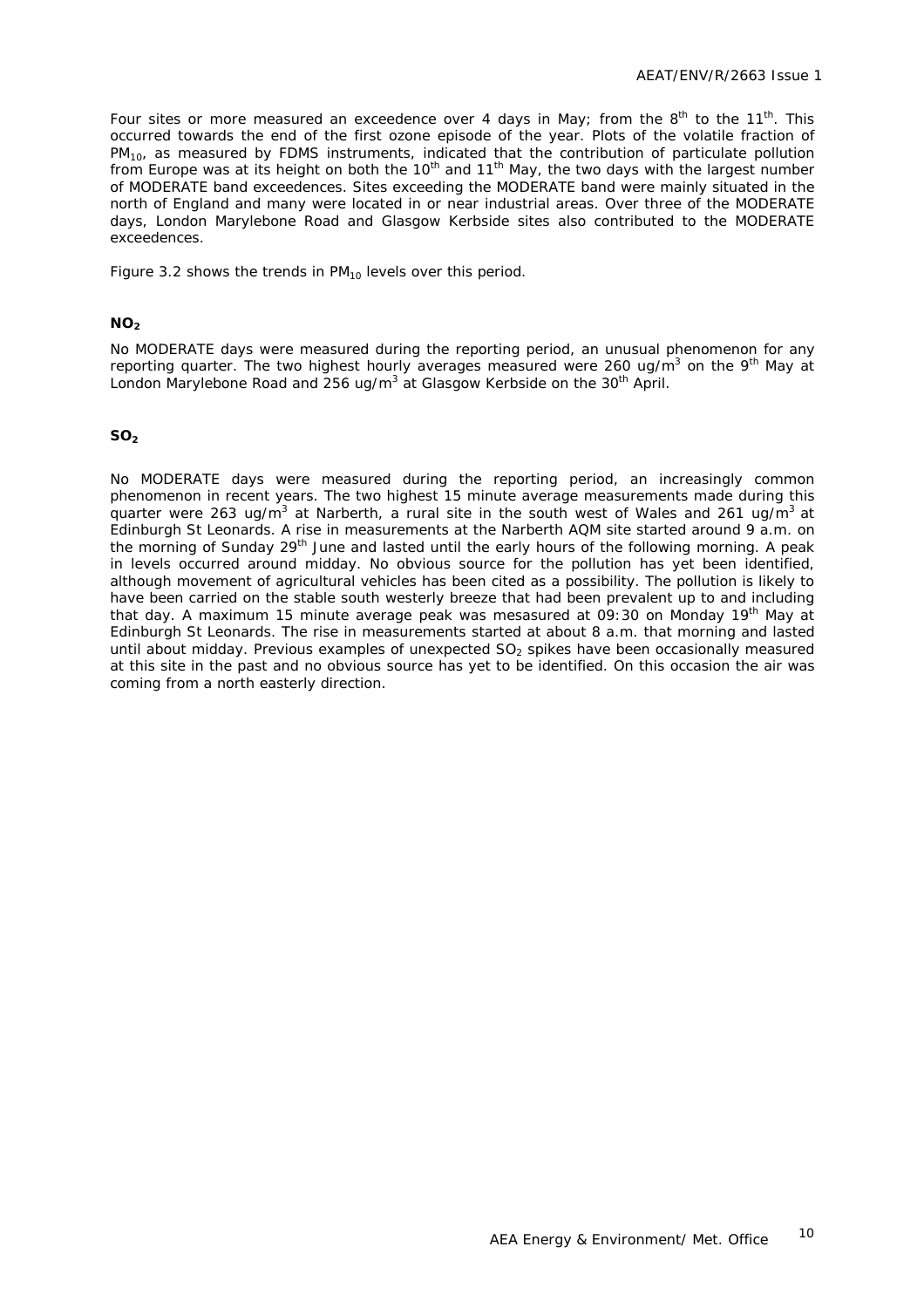

**levels of ozone over 2nd quarter 2008.**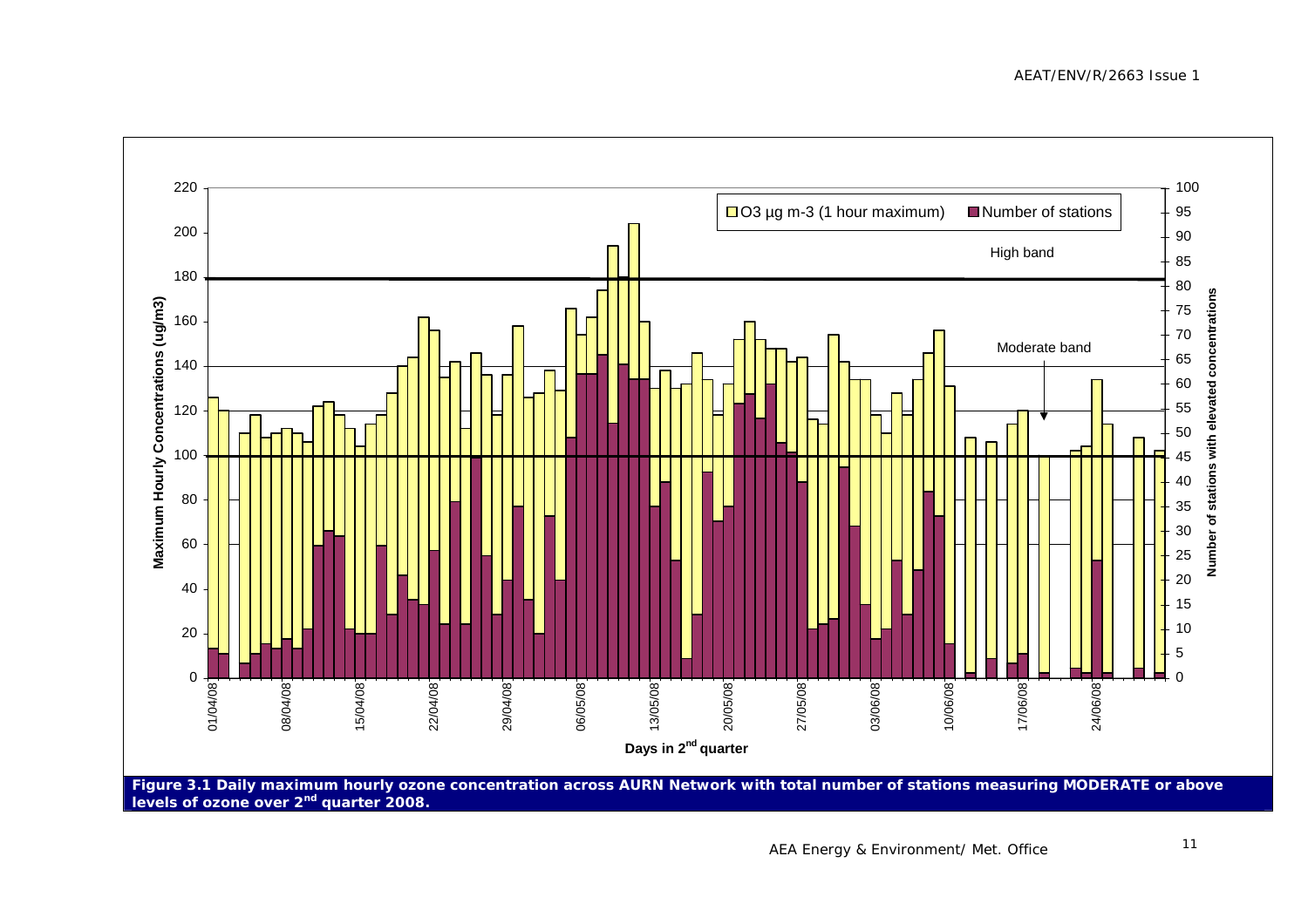#### AEAT/ENV/R/2663 Issue 1

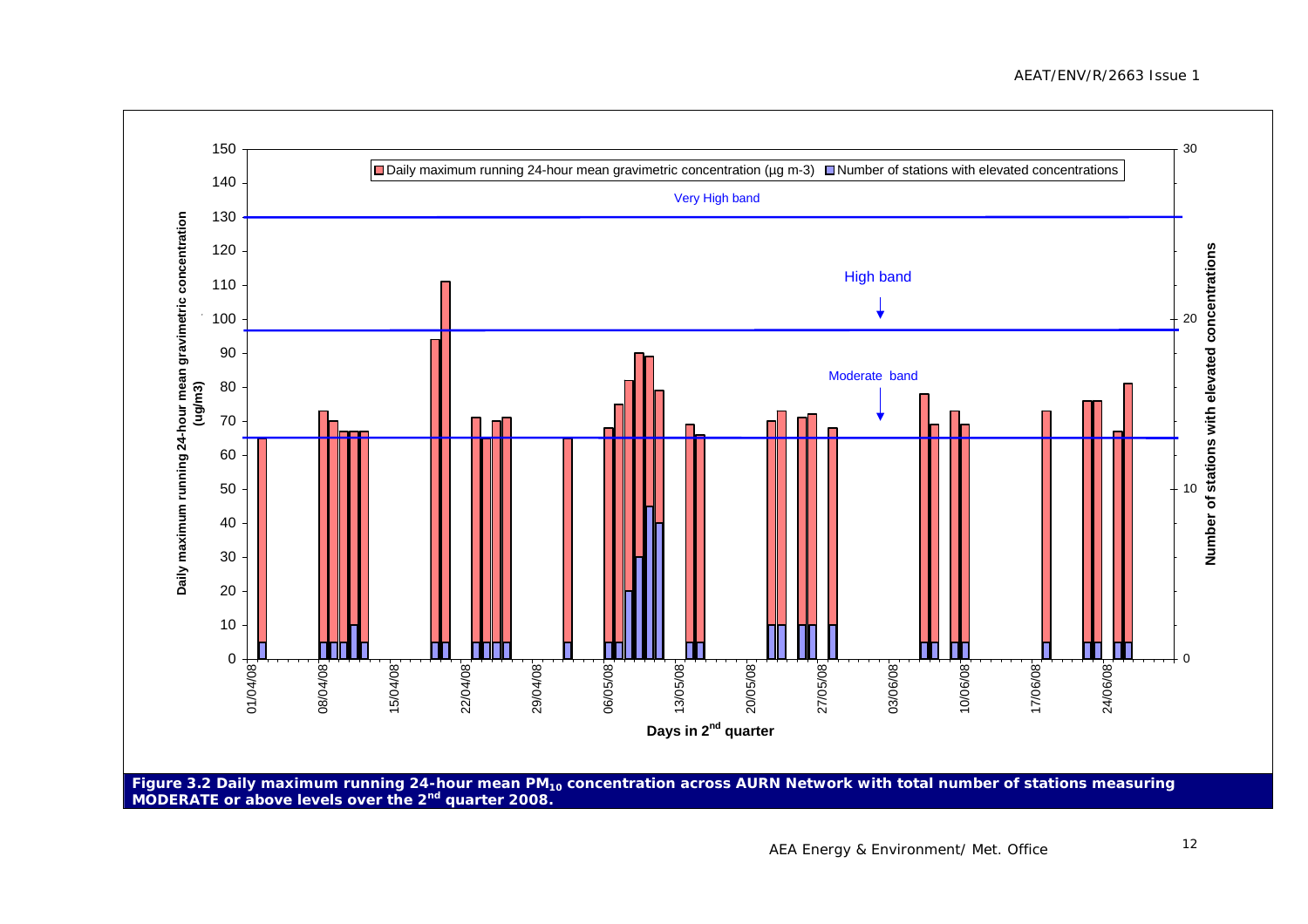AEAT/ENV/R/2663 Issue 1

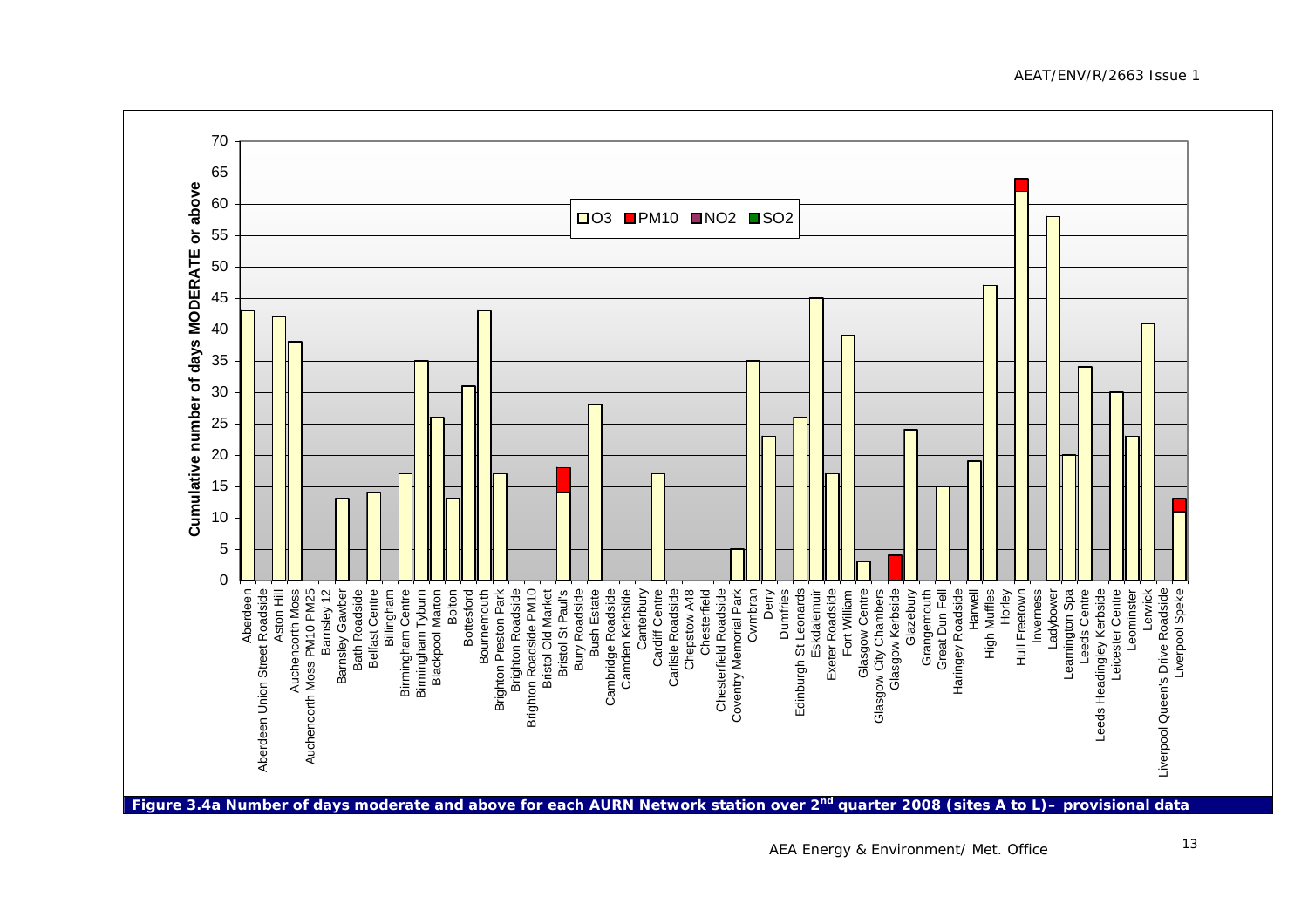AEAT/ENV/R/2663 Issue 1



**Figure 3.4b Number of days moderate and above for each AURN Network station over 2nd quarter 2008 (sites L to Y) – provisional data**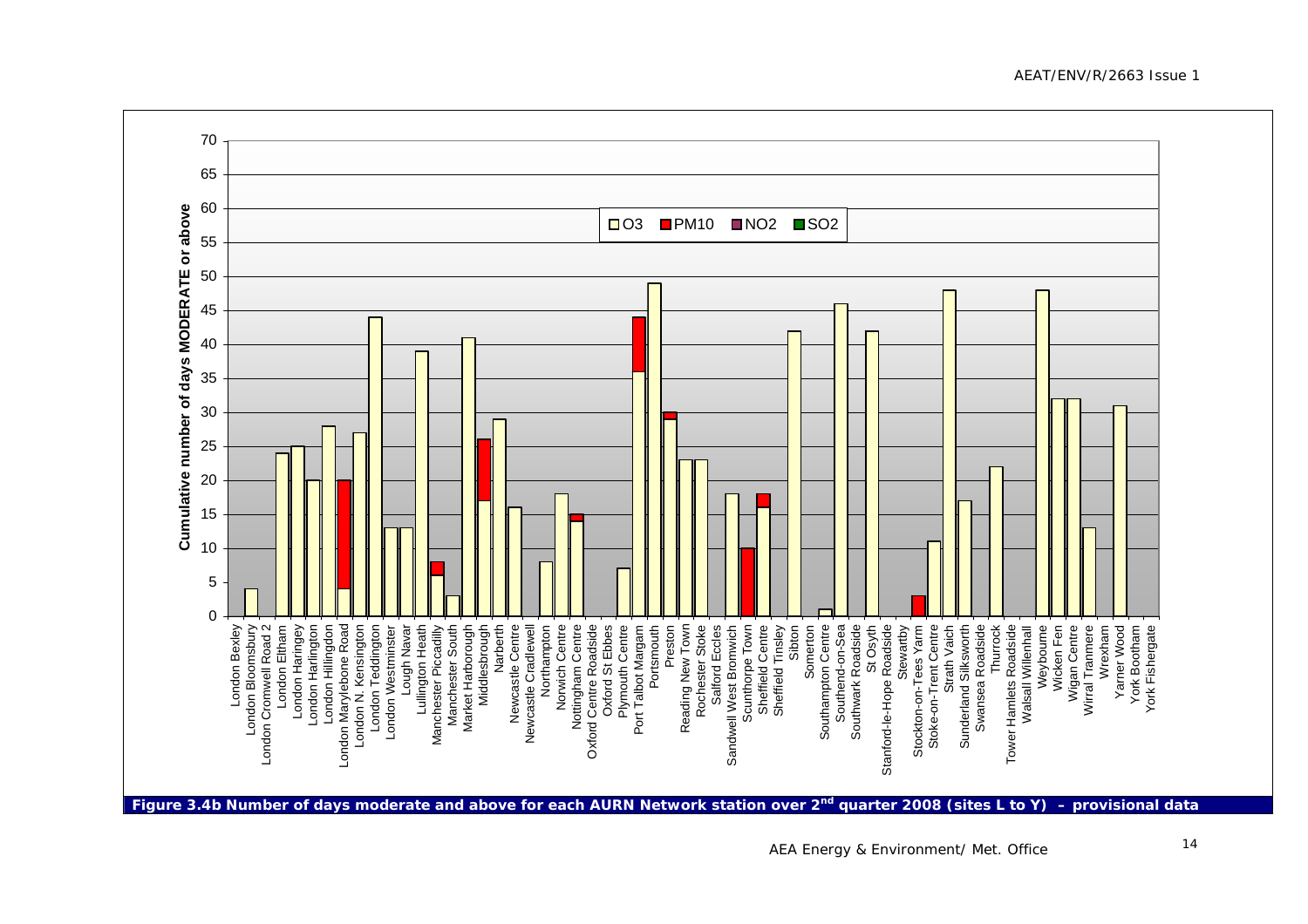# <span id="page-17-0"></span>**4 Breakdowns in the service**

All bulletins were successfully delivered to the Air Quality Communications contractor on time. There were no reported breakdowns in the service over this three-month period.

# **5 Additional or enhanced forecasts**

No formal enhanced forecasts can be issued until the format of the enhanced service has been agreed with Defra and the Devolved Administrations.

The air pollution forecast is always re-issued to Teletext, Web and Freephone services at 10.00 local time each day, but will only be updated when the pollution situation is changing.

The bi-weekly air pollution outlooks have continued to be delivered successfully to Defra and other government departments by email on Tuesdays and Fridays.

# **6 Ad-hoc services and analysis**

A report detailing the UK particulate episode in January, as a result of long-range transport of dust from sandstorms in north-west Africa, was drafted during the reporting quarter and submitted to Defra and the Devolved Administrations.

# **7 Ongoing research**

AEA Energy & Environment and the Met office will also continue to:

- 1. Investigate ways of using automatic software systems to streamline the activities within the forecasting process, thus allowing forecasters to spend their time more efficiently considering the most accurate forecasts.
- 2. Research the chemistry used in our models, for example the chemical schemes for secondary  $PM_{10}$  and ozone.
- 3. Improve the NAME model runs that can be used for ad-hoc analyses, in particular with regard to investigating the possible long-range transport of  $PM_{10}$  pollution from European sources and the long-range transport of particles from Saharan Dust Storms.
- 4. Improve and update the emissions inventories used in our models.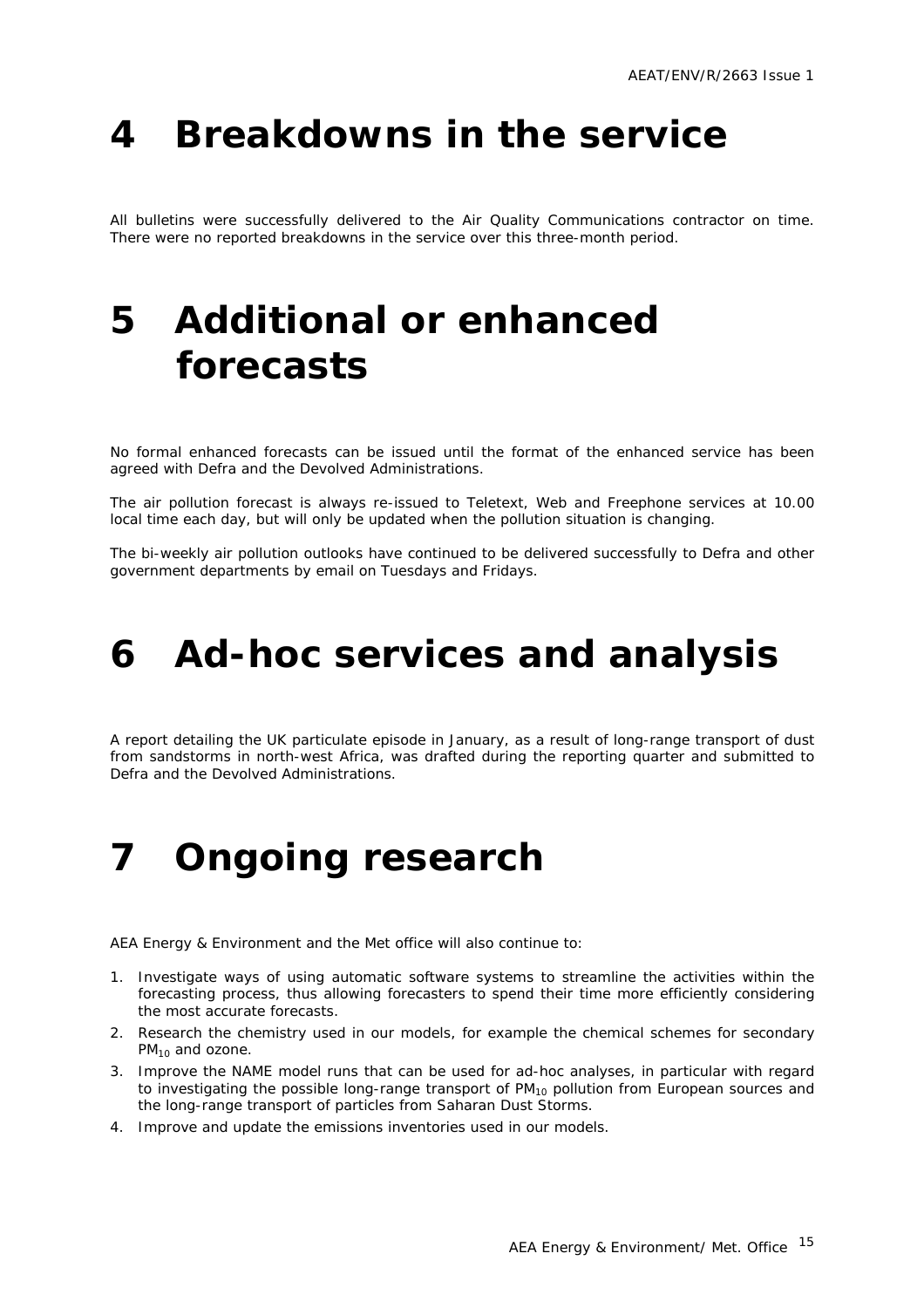## <span id="page-18-0"></span>**8 Project and other related meetings**

#### **The Annual Air Pollution Forecasting Seminar**

The Seventh National Air Quality Forecast Seminar took place at City Hall in London on Wednesday 14th May 2008. The event was well attended with the 80 available places all taken up. Presentations were made on subjects such as recent air pollution episodes from local UK emissions, modelling the health impacts of episodes and the influence of long-range transport in recent UK air pollution events.

All the presentations have been published on the National Air Quality Archive website at <http://www.airquality.co.uk/archive/reports/list.php>under the Air Pollution Forecasting section.

## **9 Forward work plan for July to September 2008**

Major tasks include:

- Ongoing daily air pollution forecasting activities.
- Ongoing improvements to the NAME model, including:
	- o Increase in the horizontal model domain
	- o An upgrade providing enhanced chemistry modelling for ozone, nitrates and sulphates.
	- o Update of emissions inventory used in the model.
- Publication of the annual 2007 report and an ad-hoc report detailing a UK particulate episode in January 2008 on the Air Quality Archive Web Site.

# **10 Hardware and software inventory**

Defra and the Devolved Administrations own the code for the ozone and secondary  $PM_{10}$  models, but not the graphical interface for these. Defra and the Devolved Administrations own the software for delivering the air pollution forecast to the Air Quality Communications system. Defra and the Devolved Administrations also own the web pages used to display the forecasts.

No computer hardware currently being used on this project is owned by Defra or the Devolved Administrations.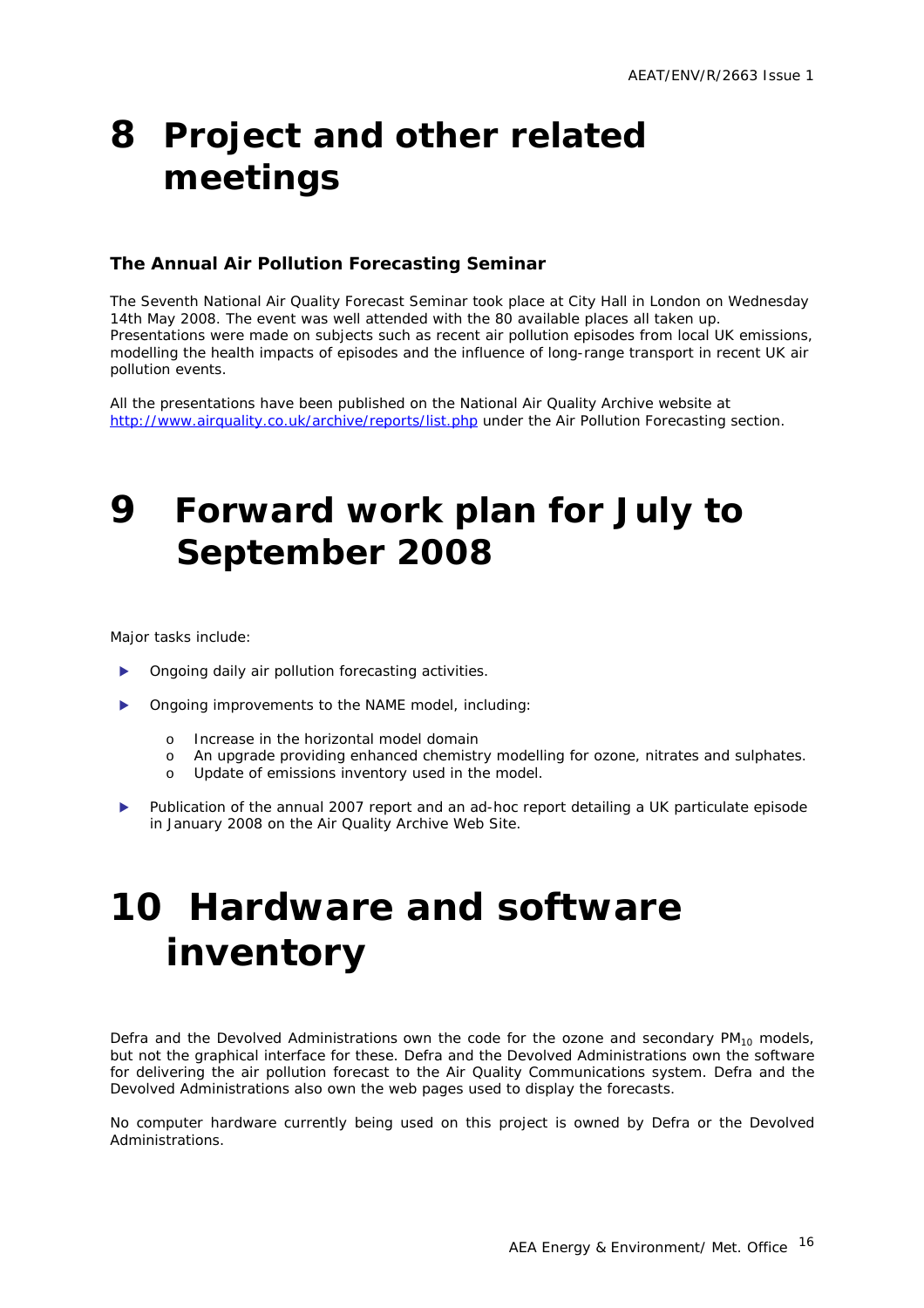# <span id="page-19-0"></span>**Appendix 1 - Air Pollution Index**

#### **CONTENTS**

1 Table showing the Air Pollution index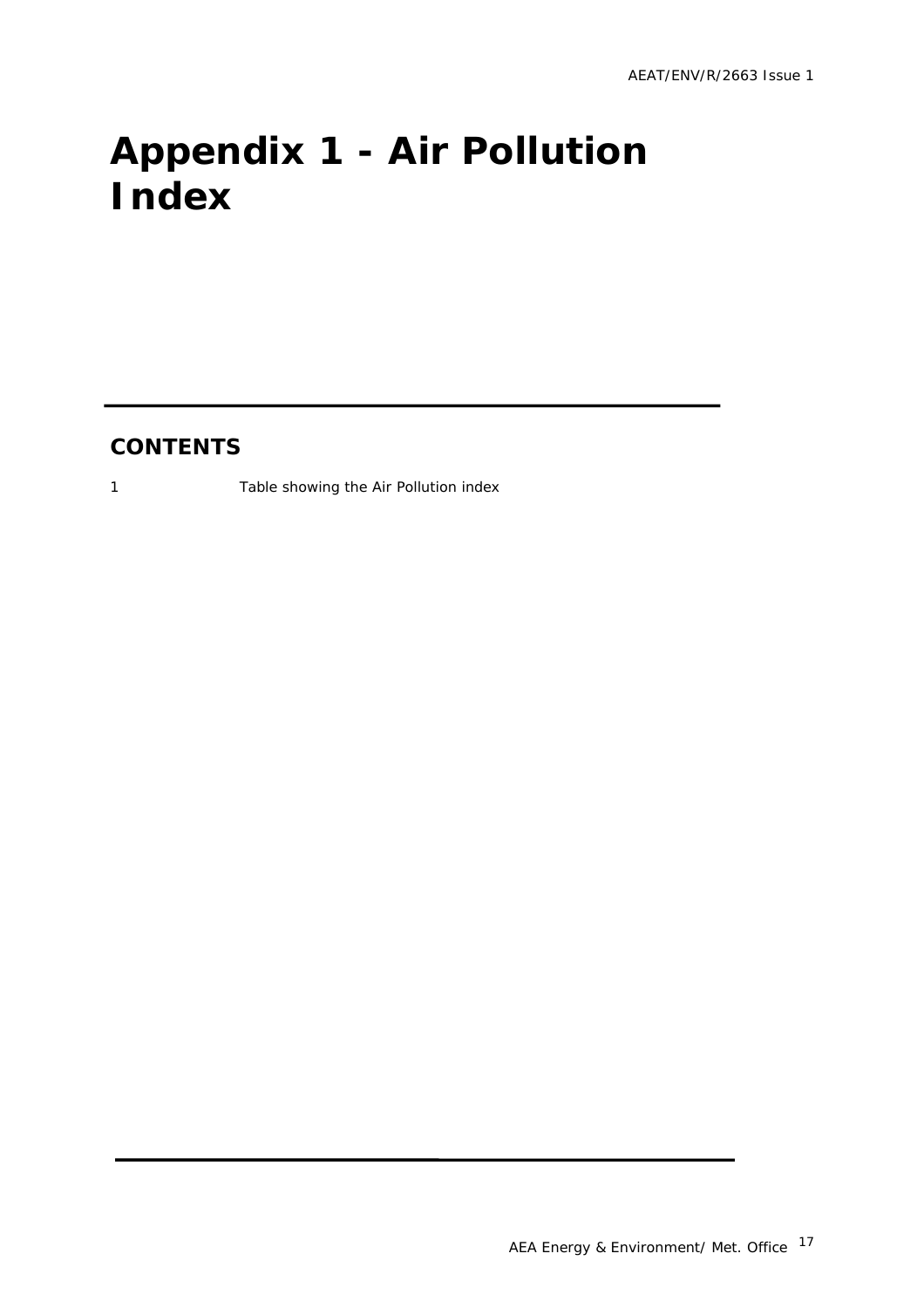#### **The UK Air Pollution Indices**

| <b>Old</b><br><b>Banding</b> | <b>Index</b>    | Ozone 8-hourly/<br><b>Hourly mean</b> |                | <b>Nitrogen Dioxide</b><br><b>Hourly Mean</b> |                | <b>Sulphur Dioxide</b><br><b>15-Minute Mean</b> |                | <b>Carbon Monoxide</b><br><b>8-Hour Mean</b> |               | <b>PM<sub>10</sub> Particles</b><br>24-Hour Mean* |
|------------------------------|-----------------|---------------------------------------|----------------|-----------------------------------------------|----------------|-------------------------------------------------|----------------|----------------------------------------------|---------------|---------------------------------------------------|
|                              |                 | $\mu$ gm <sup>-3</sup>                | ppb            | $\mu$ gm <sup>-3</sup>                        | ppb            | $\mu$ gm <sup>-3</sup>                          | ppb            | $mgm^{-3}$                                   | ppm           | gravimetric<br>$\mu$ gm <sup>-3</sup>             |
| <b>LOW</b>                   |                 |                                       |                |                                               |                |                                                 |                |                                              |               | FDMS limits / TEOM limits                         |
|                              |                 | $0 - 32$                              | $0 - 16$       | $0 - 95$                                      | $0 - 49$       | $0 - 88$                                        | $0 - 32$       | $0 - 3.8$                                    | $0.0 - 3.2$   | $0-19$ / $0-21$                                   |
|                              |                 | $33 - 66$                             | $17 - 32$      | 96-190                                        | $50-99$        | 89-176                                          | $33 - 66$      | $3.9 - 7.6$                                  | $3.3 - 6.6$   | $20 - 40 / 22 - 42$                               |
|                              | 3               | 67-99                                 | $33 - 49$      | 191-286                                       | 100-149        | $177 - 265$                                     | 67-99          | $7.7 - 11.5$                                 | $6.7 - 9.9$   | $41-62/43-64$                                     |
| <b>MODERATE</b>              |                 |                                       |                |                                               |                |                                                 |                |                                              |               |                                                   |
|                              | 4               | 100-126                               | $50 - 62$      | 287-381                                       | 150-199        | 266-354                                         | 100-132        | $11.6 - 13.4$                                | $10.0 - 11.5$ | $63 - 72 / 65 - 74$                               |
|                              | 5               | 127-152                               | $63 - 76$      | 382-477                                       | 200-249        | 355-442                                         | 133-166        | $13.5 - 15.4$                                | $11.6 - 13.2$ | 73-84 / 75-86                                     |
|                              | 6               | 153-179                               | 77-89          | 478-572                                       | 250-299        | 443-531                                         | 167-199        | $15.5 - 17.3$                                | $13.3 - 14.9$ | 85-94 / 87-96                                     |
| <b>HIGH</b>                  |                 |                                       |                |                                               |                |                                                 |                |                                              |               |                                                   |
|                              |                 | 180-239                               | $90 - 119$     | 573-635                                       | 300-332        | 532-708                                         | 200-266        | $17.4 - 19.2$                                | $15.0 - 16.5$ | $/97-107$<br>95-105                               |
|                              | 8               | 240-299                               | 120-149        | 636-700                                       | 333-366        | 709-886                                         | 267-332        | $19.3 - 21.2$                                | $16.6 - 18.2$ | 106-116 / 108-118                                 |
|                              | 9               | 300-359                               | 150-179        | 701-763                                       | 367-399        | 887-1063                                        | 333-399        | $21.3 - 23.1$                                | $18.3 - 19.9$ | 117-127 / 119-129                                 |
| <b>VERY HIGH</b>             |                 |                                       |                |                                               |                |                                                 |                |                                              |               |                                                   |
|                              | 10 <sup>°</sup> | $\geq 360 \ \mu \text{gm}^{-3}$       | $\geq 180$ ppb | $\geq$ 764 µgm <sup>-3</sup>                  | $\geq 400$ ppb | $≥1064 \mu g m-3$                               | $\geq 400$ ppb | $\geq$ 23.2 mgm <sup>-3</sup>                | $\geq$ 20 ppm | $\geq 128$ / $\geq 130 \mu$ gm <sup>-3</sup>      |

| <b>Old Banding</b> | New Index       | <b>Health Descriptor</b>                                                                                                            |  |  |  |  |  |  |
|--------------------|-----------------|-------------------------------------------------------------------------------------------------------------------------------------|--|--|--|--|--|--|
| <b>LOW</b>         |                 |                                                                                                                                     |  |  |  |  |  |  |
|                    |                 |                                                                                                                                     |  |  |  |  |  |  |
|                    |                 | Effects are unlikely to be noticed even by individuals who know they are sensitive to air pollutants                                |  |  |  |  |  |  |
|                    |                 |                                                                                                                                     |  |  |  |  |  |  |
| <b>MODERATE</b>    |                 |                                                                                                                                     |  |  |  |  |  |  |
|                    |                 |                                                                                                                                     |  |  |  |  |  |  |
|                    |                 | Mild effects unlikely to require action may be noticed amongst sensitive individuals                                                |  |  |  |  |  |  |
|                    |                 |                                                                                                                                     |  |  |  |  |  |  |
| <b>HIGH</b>        |                 |                                                                                                                                     |  |  |  |  |  |  |
|                    |                 | Significant effects may be noticed by sensitive individuals and action to avoid or reduce these effects may be needed (e.g.         |  |  |  |  |  |  |
|                    |                 | reducing exposure by spending less time in polluted areas outdoors). Asthmatics will find that their "reliever inhaler is likely to |  |  |  |  |  |  |
|                    | $\circ$         | reverse the effects on the lung.                                                                                                    |  |  |  |  |  |  |
| <b>VERY HIGH</b>   |                 |                                                                                                                                     |  |  |  |  |  |  |
|                    | 10 <sup>1</sup> | The effects on sensitive individuals described for "HIGH" levels of pollution may worsen.                                           |  |  |  |  |  |  |

\* the PM10 banding and index thresholds were revised in June 2007 to accommodate the introduction of a new, enhanced measurement technique (FDMS).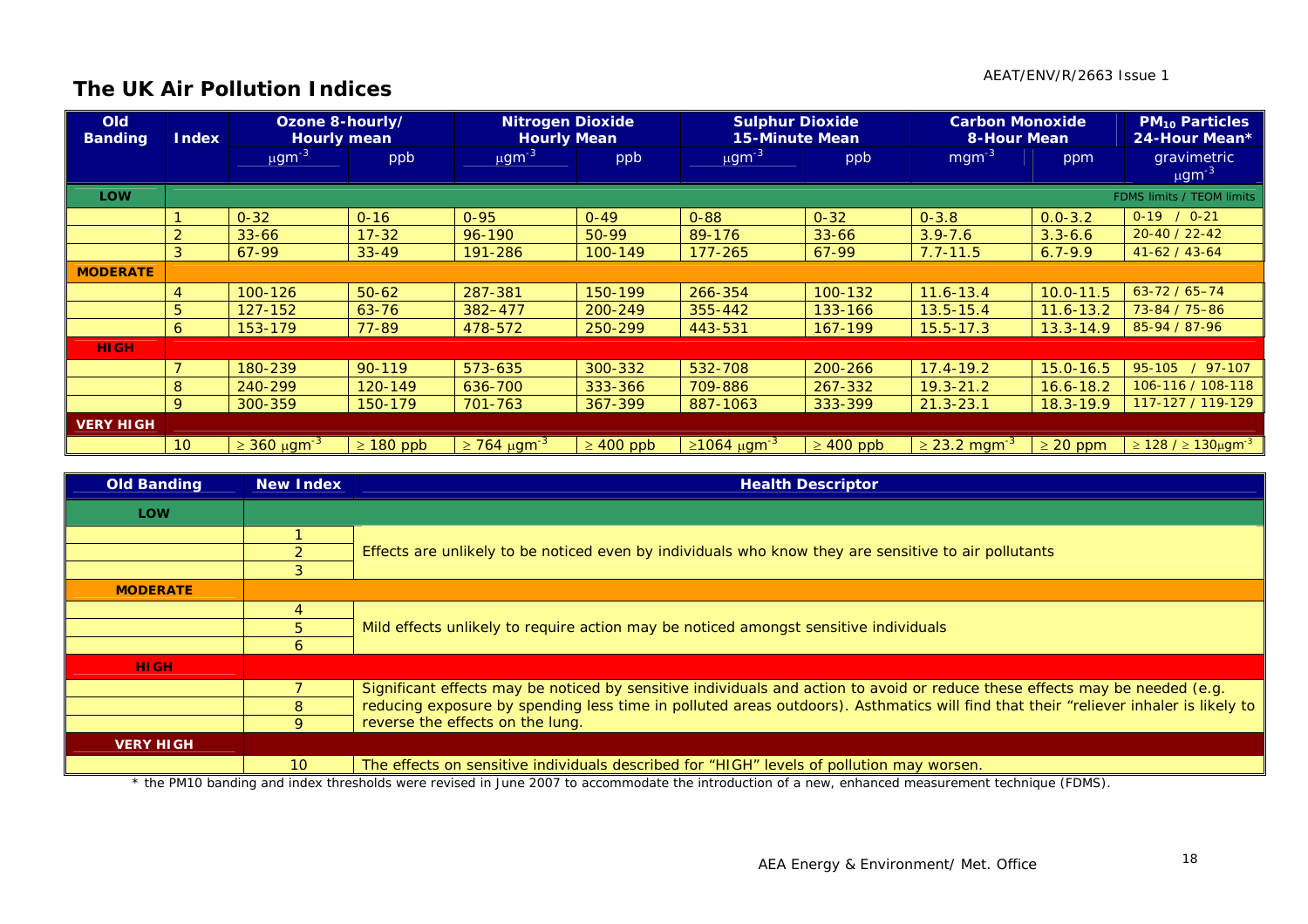# <span id="page-21-0"></span>**Appendix 2 - Forecasting Zones and Agglomerations**

#### **CONTENTS**

| Table showing the Air Pollution Forecasting Zones and Agglomerations, |
|-----------------------------------------------------------------------|
| together with populations (based on 2001 Census).                     |
| Map of Forecasting Zones and Agglomerations.                          |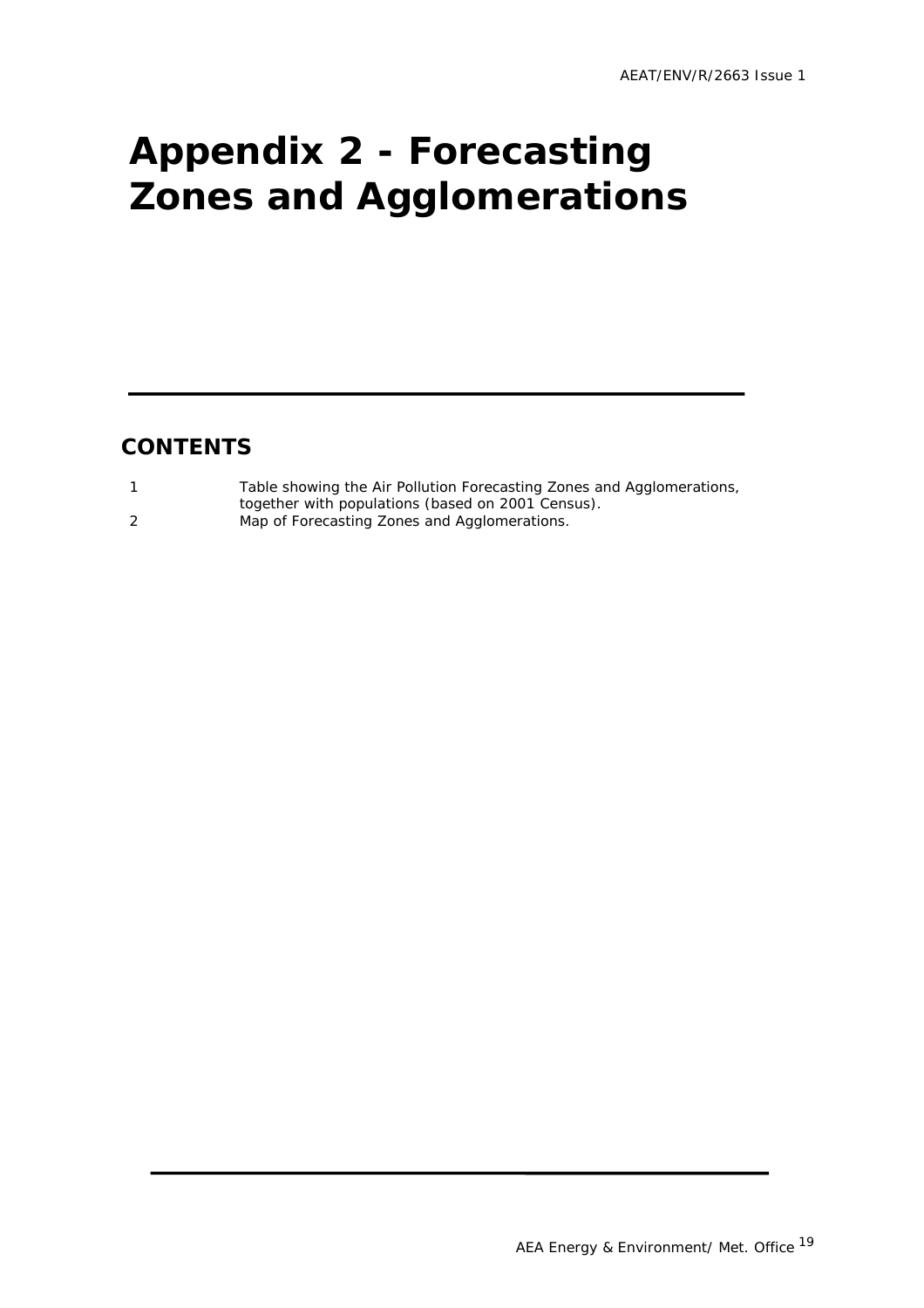#### **Forecasting Zones**

| Zone                             | <b>Population</b> |
|----------------------------------|-------------------|
|                                  |                   |
| <b>East Midlands</b>             | 3084598           |
| <b>Eastern</b>                   | 5119547           |
| <b>Greater London</b>            | 8278251           |
| <b>North East</b>                | 1635126           |
| <b>North West and Merseyside</b> | 3671986           |
| <b>South East</b>                | 6690881           |
| <b>South West</b>                | 4364704           |
| <b>West Midlands</b>             | 2970505           |
| <b>Yorkshire and Humberside</b>  | 2816363           |
|                                  |                   |
| <b>South Wales</b>               | 1578773           |
| <b>North Wales</b>               | 720022            |
|                                  |                   |
| <b>Central Scotland</b>          | 1813314           |
| <b>Highland</b>                  | 380062            |
| <b>North East Scotland</b>       | 1001499           |
| <b>Scottish Borders</b>          | 254690            |
|                                  |                   |
| <b>Northern Ireland</b>          | 1104991           |

#### **Forecasting Agglomerations**

| Agglomeration                        | <b>Population</b> |
|--------------------------------------|-------------------|
|                                      |                   |
| Brighton/Worthing/Littlehampton      | 461181            |
| <b>Bristol Urban Area</b>            | 551066            |
| <b>Greater Manchester Urban Area</b> | 2244931           |
| Leicester                            | 441213            |
| Liverpool Urban Area                 | 816216            |
| <b>Nottingham Urban Area</b>         | 666358            |
| <b>Portsmouth</b>                    | 442252            |
| <b>Sheffield Urban Area</b>          | 640720            |
| <b>Tyneside</b>                      | 879996            |
| West Midlands Urban Area             | 2284093           |
| West Yorkshire Urban Area            | 1499465           |
|                                      |                   |
| <b>Cardiff</b>                       | 327706            |
| Swansea/Neath/Port Talbot            | 270506            |
|                                      |                   |
| <b>Edinburgh Urban Area</b>          | 452194            |
| <b>Glasgow Urban Area</b>            | 1168270           |
|                                      |                   |
| <b>Belfast</b>                       | 580276            |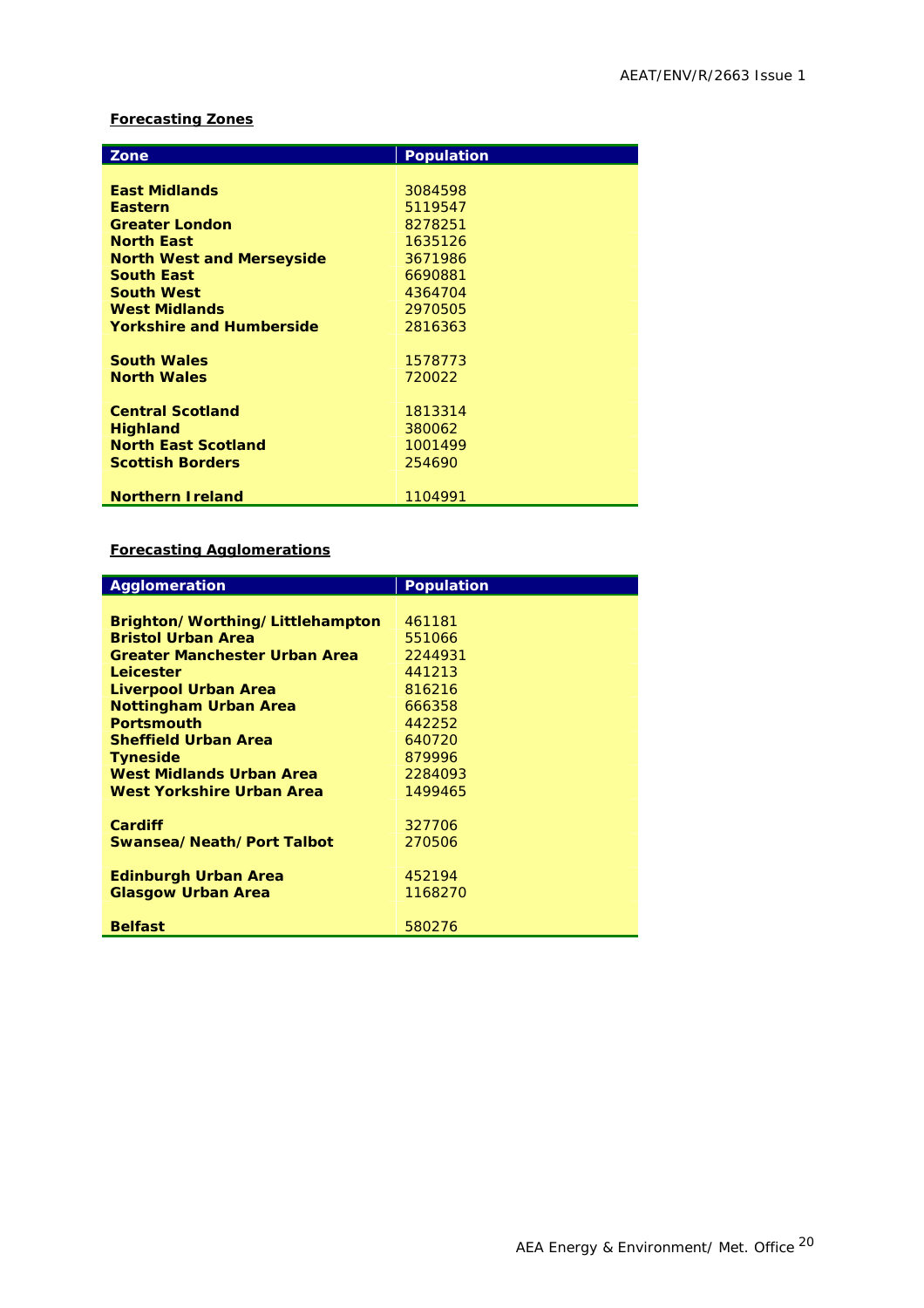

**Map of UK forecasting zones and agglomerations**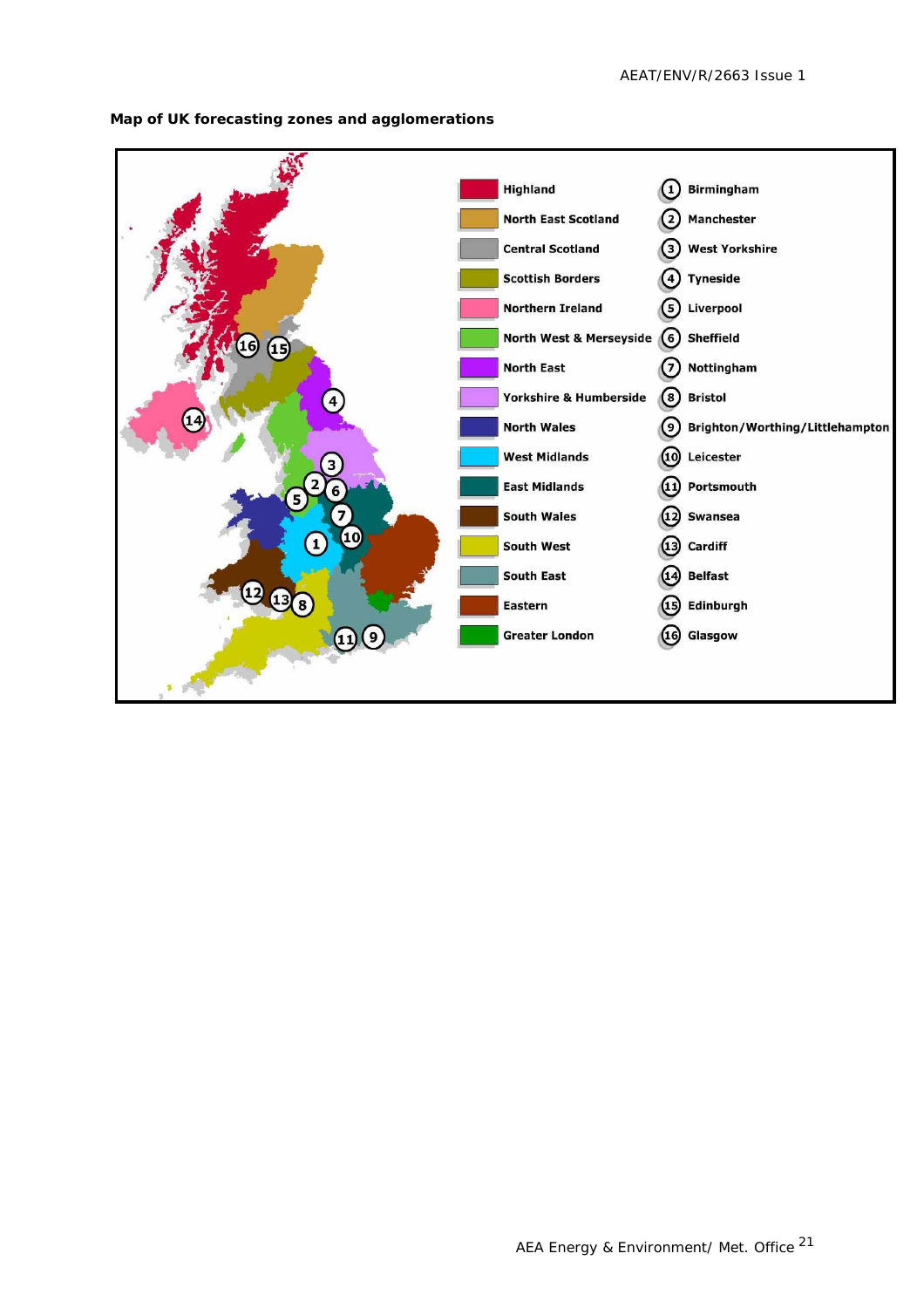## <span id="page-24-0"></span>**Appendix 3 – Worked Example of How UK Forecasting Success and Accuracy Rates are Calculated.**

#### **CONTENTS**

1 Worked Example